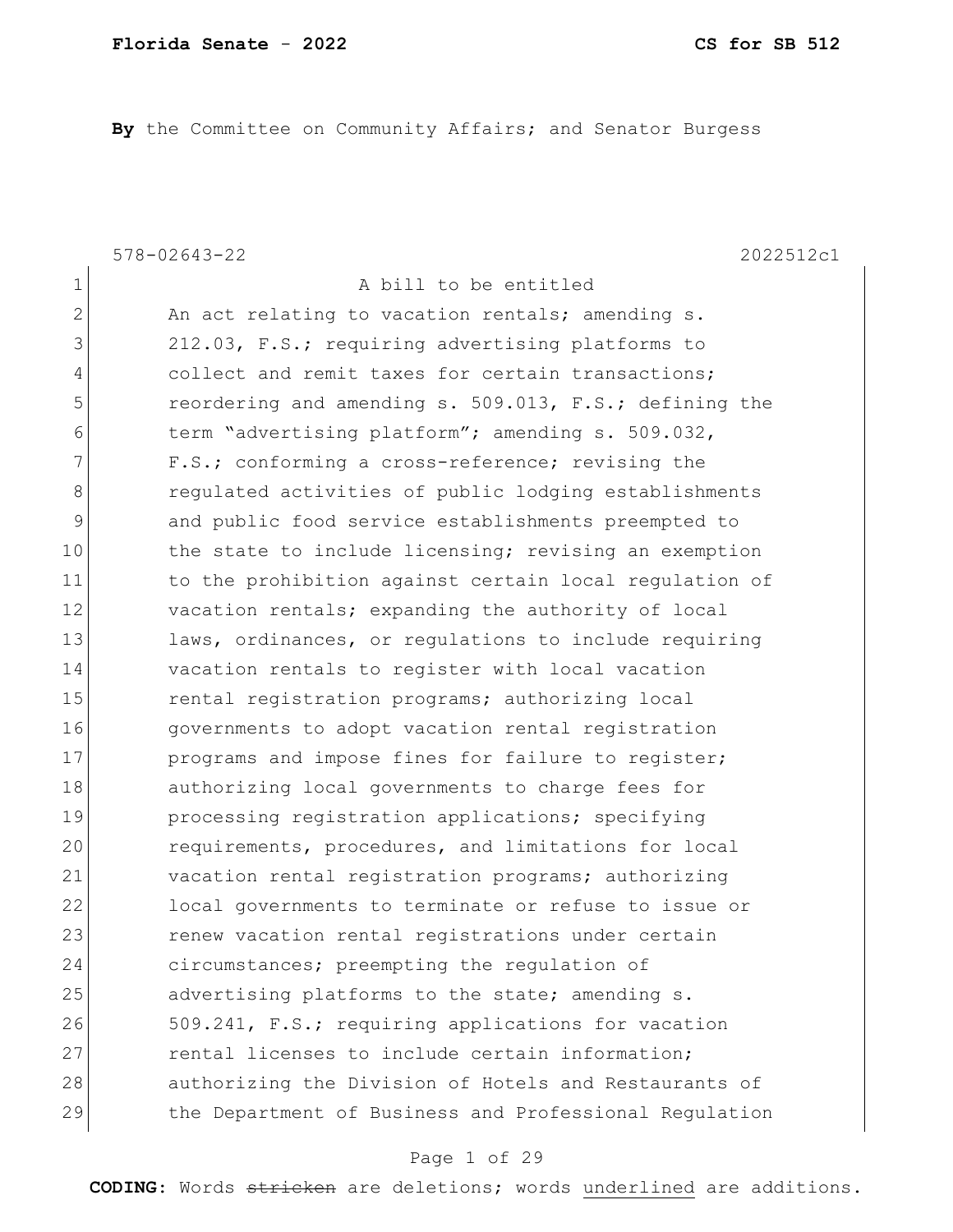| $578 - 02643 - 22$<br>2022512c1                        |
|--------------------------------------------------------|
| to issue temporary licenses upon receipt of vacation   |
| rental license applications; providing for expiration  |
| of temporary vacation rental licenses; requiring       |
| licenses issued by the division to be displayed        |
| conspicuously to the public inside the licensed        |
| establishment; requiring the owner or operator of      |
| certain vacation rentals to also display its vacation  |
| rental license number and applicable local             |
| registration number; creating s. 509.243, F.S.;        |
| requiring advertising platforms to require that        |
| persons placing advertisements for vacation rentals    |
| include certain information in the advertisements and  |
| attest to certain information; requiring advertising   |
| platforms to display and check such information;       |
| requiring the division to maintain certain information |
| in a readily accessible electronic format by a certain |
| date; requiring advertising platforms to remove an     |
| advertisement or listing under certain conditions and  |
| within a specified timeframe; requiring advertising    |
| platforms to collect and remit taxes for certain       |
| transactions; authorizing the division to issue and    |
| deliver a notice to cease and desist for certain       |
| violations; providing that such notice does not        |
| constitute agency action for which certain hearings    |
| may be sought; authorizing the division to file        |
| certain proceedings; authorizing the division to seek  |
| certain remedies for the purpose of enforcing a cease  |
| and desist notice; authorizing the division to collect |
| attorney fees and costs under certain circumstances;   |
|                                                        |

# Page 2 of 29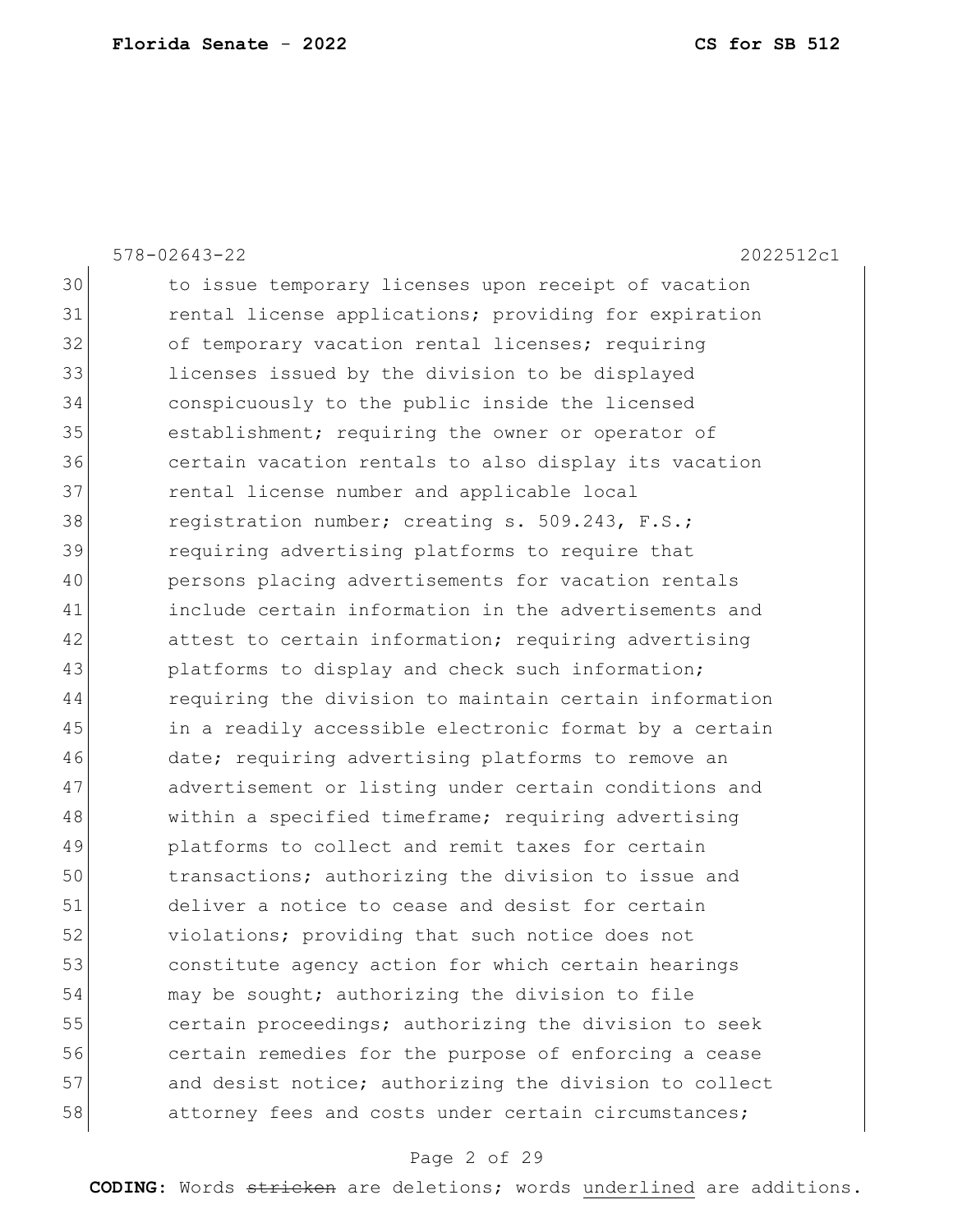|    | $578 - 02643 - 22$<br>2022512c1                                |
|----|----------------------------------------------------------------|
| 59 | authorizing the division to impose a fine on                   |
| 60 | advertising platforms for certain violations;                  |
| 61 | requiring the division to issue written warnings or            |
| 62 | notices before commencing certain legal proceedings;           |
| 63 | requiring advertising platforms to adopt an                    |
| 64 | antidiscrimination policy and to inform their users of         |
| 65 | the policy's provisions; providing construction;               |
| 66 | amending s. 509.261, F.S.; authorizing the division to         |
| 67 | revoke, refuse to issue or renew, or suspend vacation          |
| 68 | rental licenses under certain circumstances; amending          |
| 69 | s. 775.21, F.S.; revising the definition of the term           |
| 70 | "temporary residence"; amending ss. 159.27, 212.08,            |
| 71 | 316.1955, 404.056, 477.0135, 509.221, 553.5041,                |
| 72 | 559.955, 705.17, 705.185, 717.1355, and 877.24, F.S.;          |
| 73 | conforming cross-references to changes made by the             |
| 74 | act; providing applicability; authorizing the                  |
| 75 | Department of Revenue to adopt emergency rules;                |
| 76 | providing requirements and an expiration for the               |
| 77 | emergency rules; providing for the expiration of such          |
| 78 | rulemaking authority; providing effective dates.               |
| 79 |                                                                |
| 80 | Be It Enacted by the Legislature of the State of Florida:      |
| 81 |                                                                |
| 82 | Section 1. Effective January 1, 2023, subsection (2) of        |
| 83 | section 212.03, Florida Statutes, is amended to read:          |
| 84 | 212.03 Transient rentals tax; rate, procedure, enforcement,    |
| 85 | $exemptions.$ -                                                |
| 86 | (2) (a) The tax provided for herein shall be in addition to    |
| 87 | the total amount of the rental, shall be charged by the lessor |
|    |                                                                |

# Page 3 of 29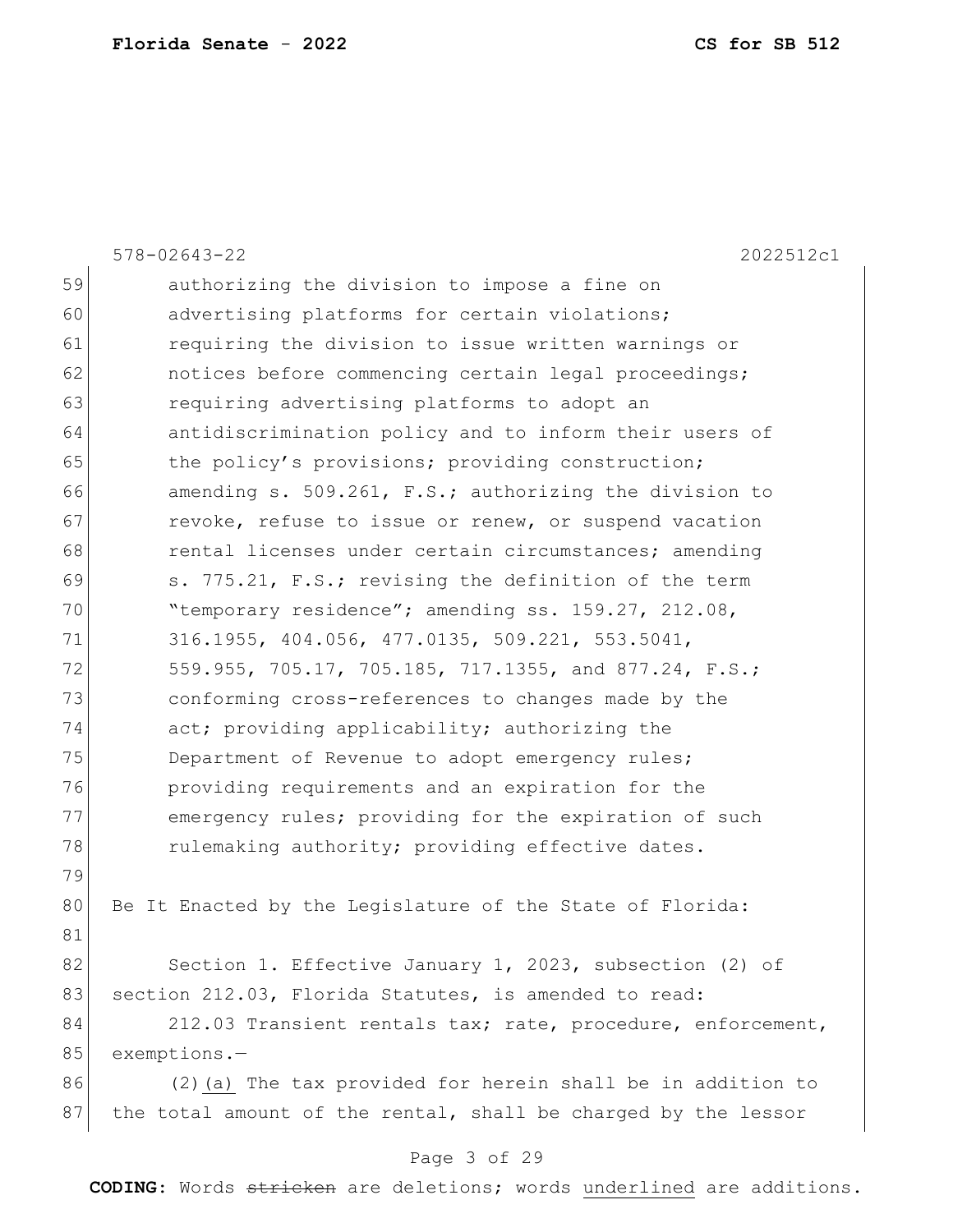|     | $578 - 02643 - 22$<br>2022512c1                                  |
|-----|------------------------------------------------------------------|
| 88  | or person receiving the rent in and by said rental arrangement   |
| 89  | to the lessee or person paying the rental, and shall be due and  |
| 90  | payable at the time of the receipt of such rental payment by the |
| 91  | lessor or person, as defined in this chapter, who receives said  |
| 92  | rental or payment. The owner, lessor, or person receiving the    |
| 93  | rent shall remit the tax to the department at the times and in   |
| 94  | the manner hereinafter provided for dealers to remit taxes under |
| 95  | this chapter. The same duties imposed by this chapter upon       |
| 96  | dealers in tangible personal property respecting the collection  |
| 97  | and remission of the tax; the making of returns; the keeping of  |
| 98  | books, records, and accounts; and the compliance with the rules  |
| 99  | and regulations of the department in the administration of this  |
| 100 | chapter shall apply to and be binding upon all persons who       |
| 101 | manage or operate hotels, apartment houses, roominghouses,       |
| 102 | tourist and trailer camps, and the rental of condominium units,  |
| 103 | and to all persons who collect or receive such rents on behalf   |
| 104 | of such owner or lessor taxable under this chapter.              |
| 105 | (b) If a guest uses a payment system on or through an            |
| 106 | advertising platform, as defined in s. 509.013, to pay for the   |
| 107 | rental of a vacation rental located in this state, the           |
| 108 | advertising platform shall collect and remit taxes as provided   |
| 109 | in this paragraph.                                               |
| 110 | 1. An advertising platform, as defined in s. 509.013, which      |
| 111 | owns, operates, or manages a vacation rental or which is related |
| 112 | within the meaning of ss. $267(b)$ , $707(b)$ , or 1504 of the   |
| 113 | Internal Revenue Code of 1986 to a person who owns, operates, or |
| 114 | manages the vacation rental shall collect and remit all taxes    |
| 115 | due under this section and ss. 125.0104, 125.0108, 205.044,      |
| 116 | 212.0305, and 212.055 which are related to the rental.           |
|     |                                                                  |

# Page 4 of 29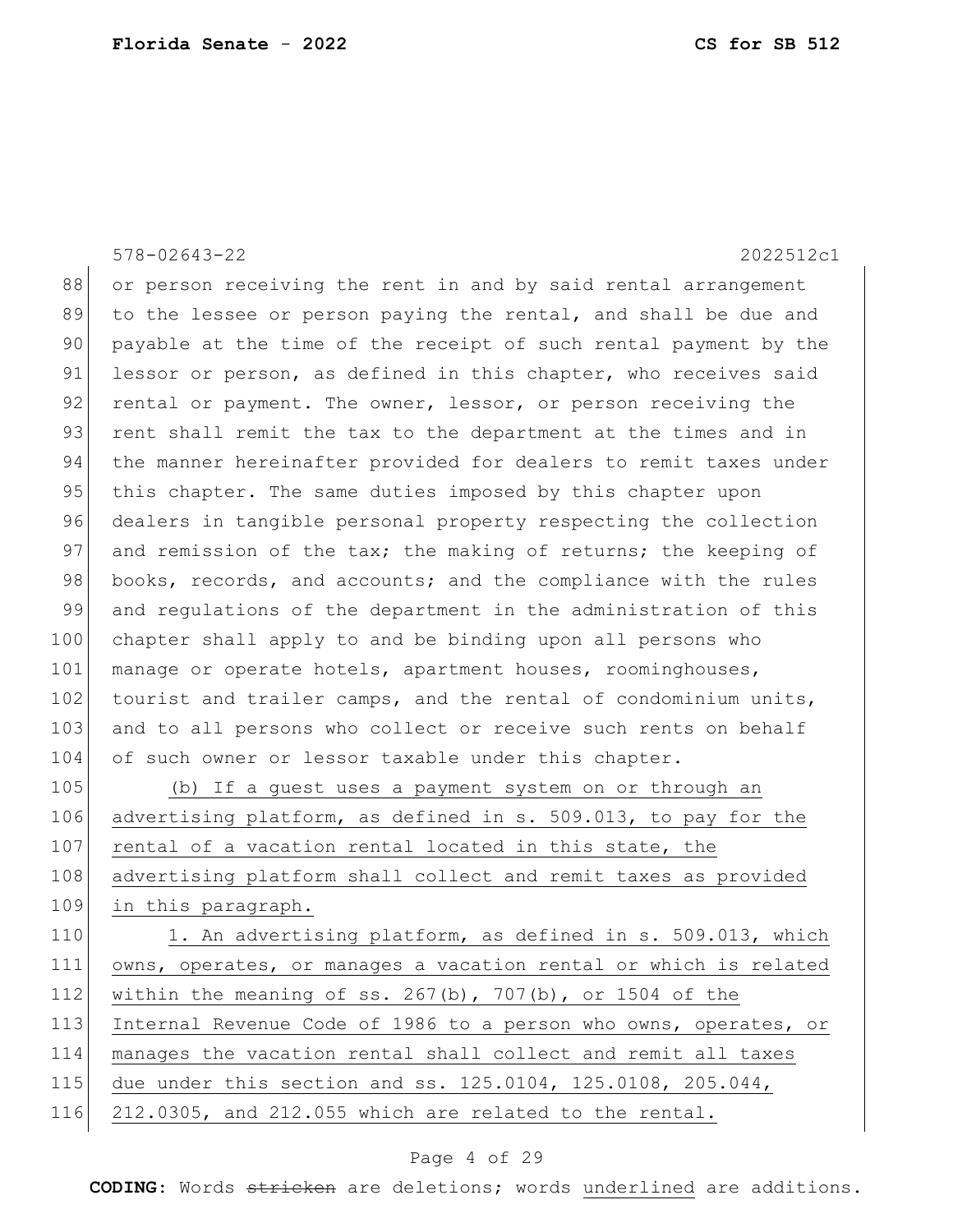|     | $578 - 02643 - 22$<br>2022512c1                                  |
|-----|------------------------------------------------------------------|
| 117 | 2. An advertising platform to which subparagraph 1. does         |
| 118 | not apply shall collect and remit all taxes due from the owner,  |
| 119 | operator, or manager under this section and ss. 125.0104,        |
| 120 | 125.0108, 205.044, 212.0305, and 212.055 which are related to    |
| 121 | the rental. Of the total amount paid by the lessee or rentee,    |
| 122 | the amount retained by the advertising platform for reservation  |
| 123 | or payment service is not taxable under this section or ss.      |
| 124 | 125.0104, 125.0108, 205.044, 212.0305, and 212.055.              |
| 125 |                                                                  |
| 126 | In order to facilitate the remittance of such taxes, the         |
| 127 | department and counties that have elected to self-administer the |
| 128 | taxes imposed under chapter 125 must allow advertising platforms |
| 129 | to register, collect, and remit such taxes.                      |
| 130 | Section 2. Section 509.013, Florida Statutes, is reordered       |
| 131 | and amended to read:                                             |
| 132 | 509.013 Definitions. - As used in this chapter, the term:        |
| 133 | (1) "Advertising platform" means a person as defined in s.       |
| 134 | 1.01 who:                                                        |
| 135 | (a) Provides an online application, software, a website, or      |
| 136 | a system through which a vacation rental located in this state   |
| 137 | is advertised or held out to the public as available to rent for |
| 138 | transient occupancy;                                             |
| 139 | (b) Provides or maintains a marketplace for the renting of       |
| 140 | a vacation rental for transient occupancy; and                   |
| 141 | (c) Provides a reservation or payment system that                |
| 142 | facilitates a transaction for the renting of a vacation rental   |
| 143 | for transient occupancy and for which the person collects or     |
| 144 | receives, directly or indirectly, a fee in connection with the   |
| 145 | reservation or payment service provided for the rental           |
|     |                                                                  |

# Page 5 of 29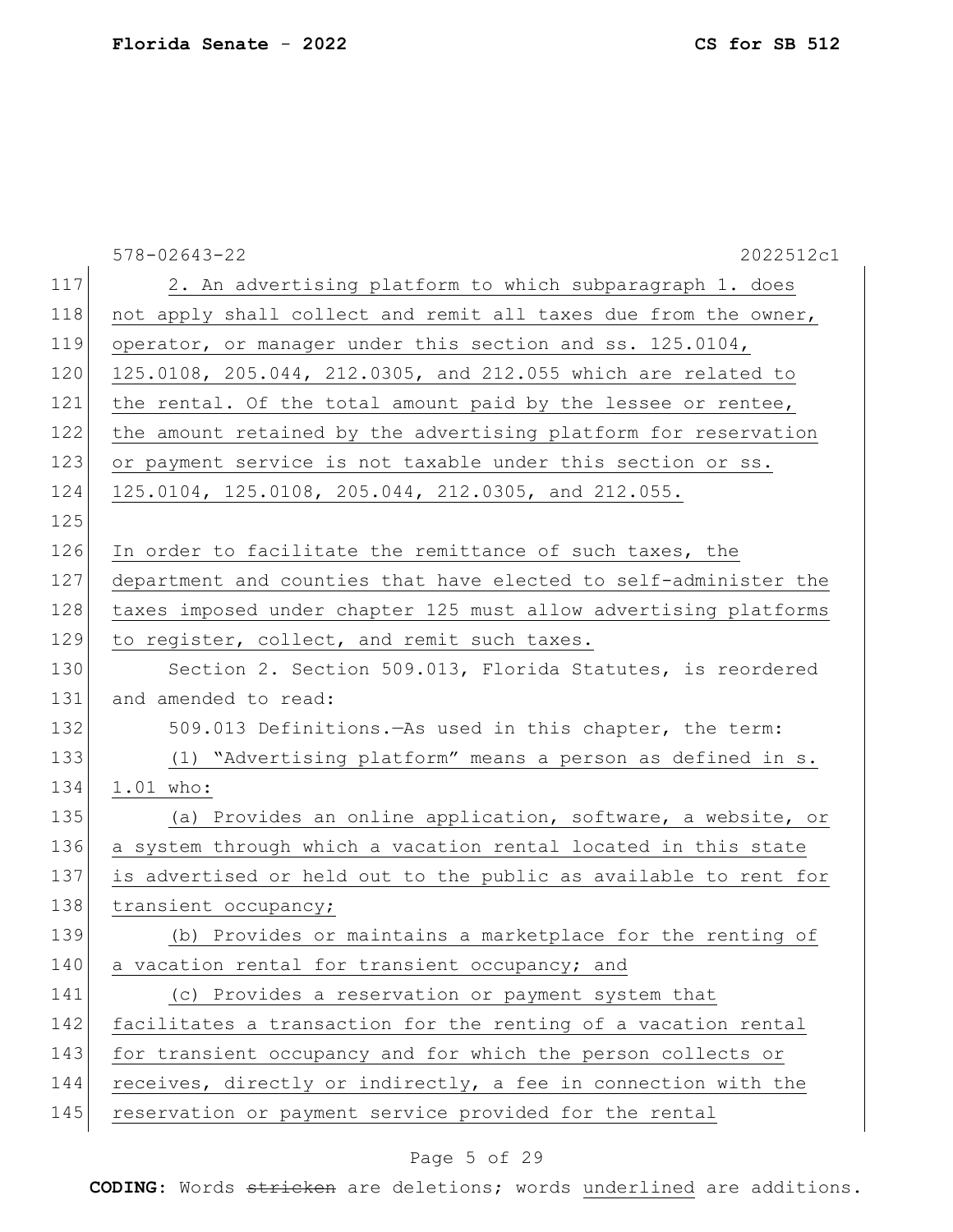146 transaction. 147 (3)  $(1)$  "Division" means the Division of Hotels and 148 Restaurants of the Department of Business and Professional 149 Regulation. 150 (8)<del>(2)</del> "Operator" means the owner, licensee, proprietor, 151 lessee, manager, assistant manager, or appointed agent of a 152 public lodging establishment or public food service 153 establishment. 154 (4) $\left(4\right)$  "Guest" means any patron, customer, tenant, lodger, 155 boarder, or occupant of a public lodging establishment or public 156 food service establishment. 157 (10)(a) $\frac{(4)}{(a+1)}$  "Public lodging establishment" includes a 158 transient public lodging establishment as defined in 159 subparagraph 1. and a nontransient public lodging establishment 160 as defined in subparagraph 2. 161 1. "Transient public lodging establishment" means any unit,

578-02643-22 2022512c1

162 group of units, dwelling, building, or group of buildings within 163 a single complex of buildings which is rented to guests more 164 than three times in a calendar year for periods of less than 30 165 days or 1 calendar month, whichever is less, or which is 166 advertised or held out to the public as a place regularly rented 167 to quests.

168 2. "Nontransient public lodging establishment" means any 169 unit, group of units, dwelling, building, or group of buildings 170 within a single complex of buildings which is rented to quests 171 for periods of at least 30 days or 1 calendar month, whichever 172 is less, or which is advertised or held out to the public as a 173 place regularly rented to guests for periods of at least 30 days 174 or 1 calendar month.

#### Page 6 of 29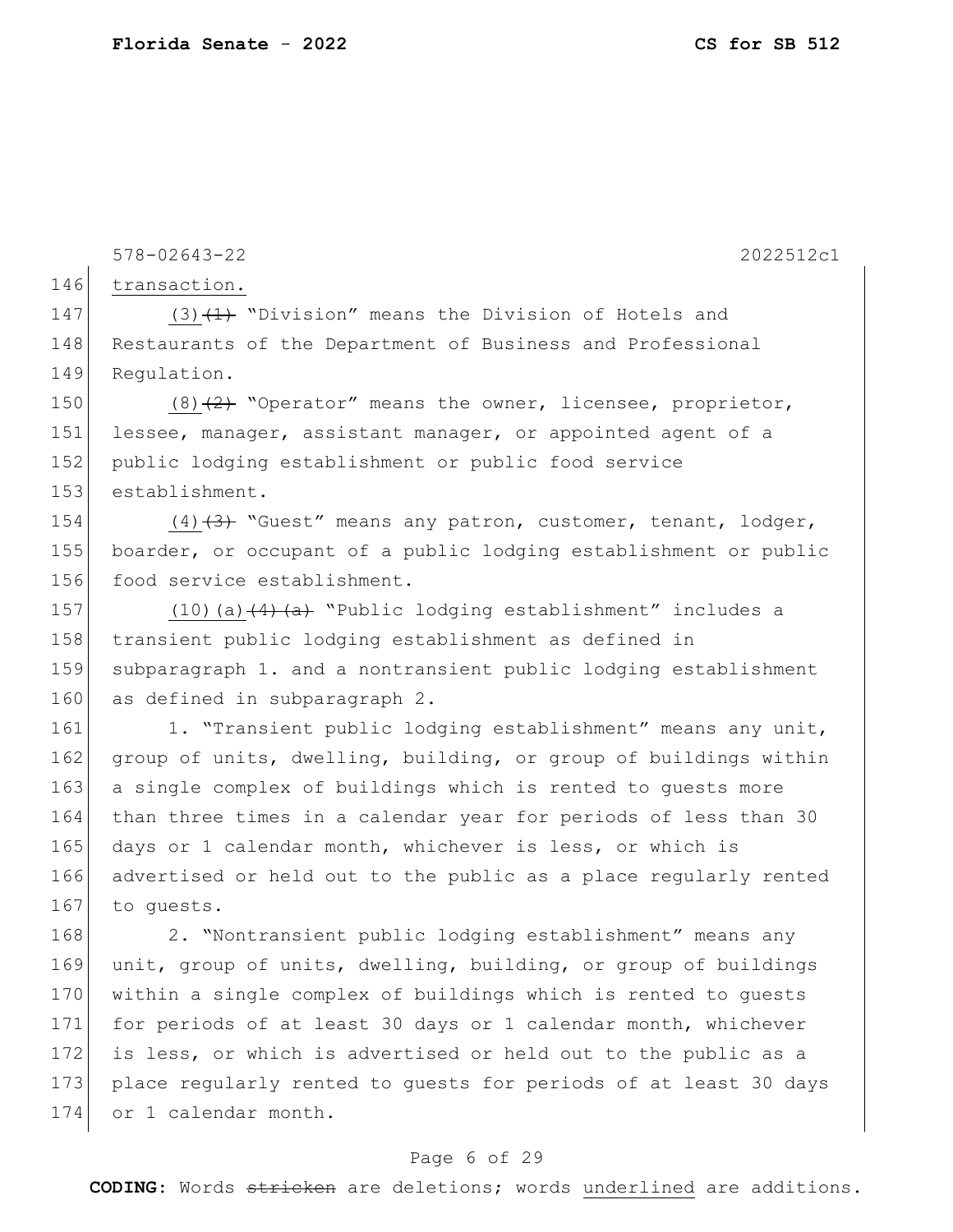|     | $578 - 02643 - 22$<br>2022512c1                                  |
|-----|------------------------------------------------------------------|
| 175 |                                                                  |
| 176 | License classifications of public lodging establishments, and    |
| 177 | the definitions therefor, are set out in s. 509.242. For the     |
| 178 | purpose of licensure, the term does not include condominium      |
| 179 | common elements as defined in s. 718.103.                        |
| 180 | (b) The following are excluded from the definitions in           |
| 181 | paragraph (a):                                                   |
| 182 | 1. Any dormitory or other living or sleeping facility            |
| 183 | maintained by a public or private school, college, or university |
| 184 | for the use of students, faculty, or visitors.                   |
| 185 | 2. Any facility certified or licensed and regulated by the       |
| 186 | Agency for Health Care Administration or the Department of       |
| 187 | Children and Families or other similar place regulated under s.  |
| 188 | 381.0072.                                                        |
| 189 | 3. Any place renting four rental units or less, unless the       |
| 190 | rental units are advertised or held out to the public to be      |
| 191 | places that are regularly rented to transients.                  |
| 192 | 4. Any unit or group of units in a condominium,                  |
| 193 | cooperative, or timeshare plan and any individually or           |
| 194 | collectively owned one-family, two-family, three-family, or      |
| 195 | four-family dwelling house or dwelling unit that is rented for   |
| 196 | periods of at least 30 days or 1 calendar month, whichever is    |
| 197 | less, and that is not advertised or held out to the public as a  |
| 198 | place regularly rented for periods of less than 1 calendar       |
| 199 | month, provided that no more than four rental units within a     |
| 200 | single complex of buildings are available for rent.              |
| 201 | 5. Any migrant labor camp or residential migrant housing         |
| 202 | permitted by the Department of Health under ss. 381.008-         |
| 203 | 381.00895.                                                       |
|     |                                                                  |

# Page 7 of 29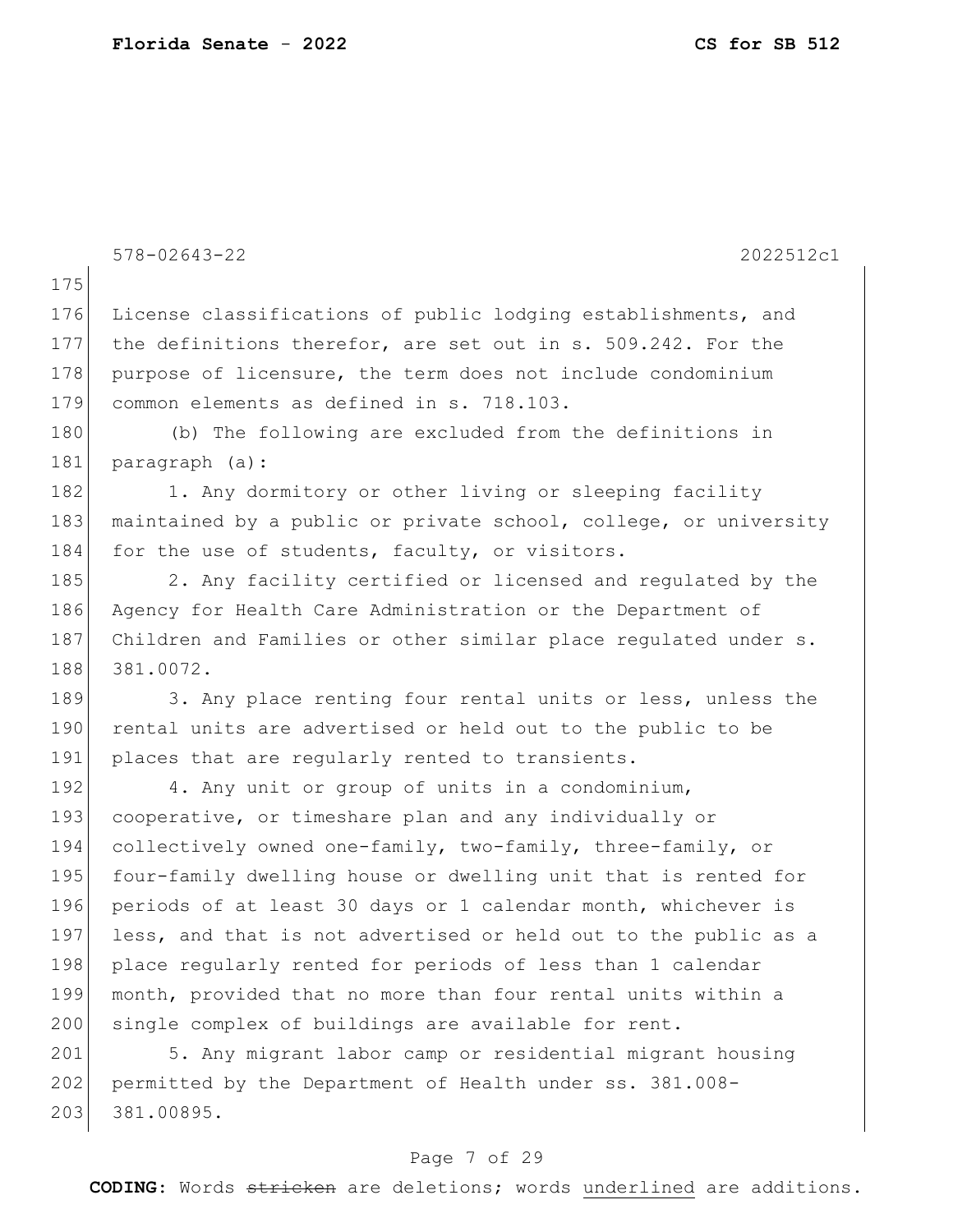578-02643-22 2022512c1 204 6. Any establishment inspected by the Department of Health 205 and regulated by chapter 513. 206 7. Any nonprofit organization that operates a facility 207 providing housing only to patients, patients' families, and 208 patients' caregivers and not to the general public. 209 8. Any apartment building inspected by the United States 210 Department of Housing and Urban Development or other entity 211 acting on the department's behalf that is designated primarily  $212$  as housing for persons at least 62 years of age. The division 213 may require the operator of the apartment building to attest in 214 writing that such building meets the criteria provided in this 215 subparagraph. The division may adopt rules to implement this 216 requirement. 217 9. Any roominghouse, boardinghouse, or other living or

218 sleeping facility that may not be classified as a hotel, motel, 219 timeshare project, vacation rental, nontransient apartment, bed 220 and breakfast inn, or transient apartment under s. 509.242.

221 (9)(a)  $\left(5\right)$  (a)  $\left(6\right)$  "Public food service establishment" means any 222 building, vehicle, place, or structure, or any room or division 223 in a building, vehicle, place, or structure where food is 224 prepared, served, or sold for immediate consumption on or in the 225 vicinity of the premises; called for or taken out by customers; 226 or prepared before  $\frac{p}{p}$  and  $p$  being delivered to another location 227 for consumption. The term includes a culinary education program, 228 as defined in s.  $381.0072(2)$ , which offers, prepares, serves, or 229 sells food to the general public, regardless of whether it is 230 inspected by another state agency for compliance with sanitation 231 standards.

232 (b) The following are excluded from the definition in

#### Page 8 of 29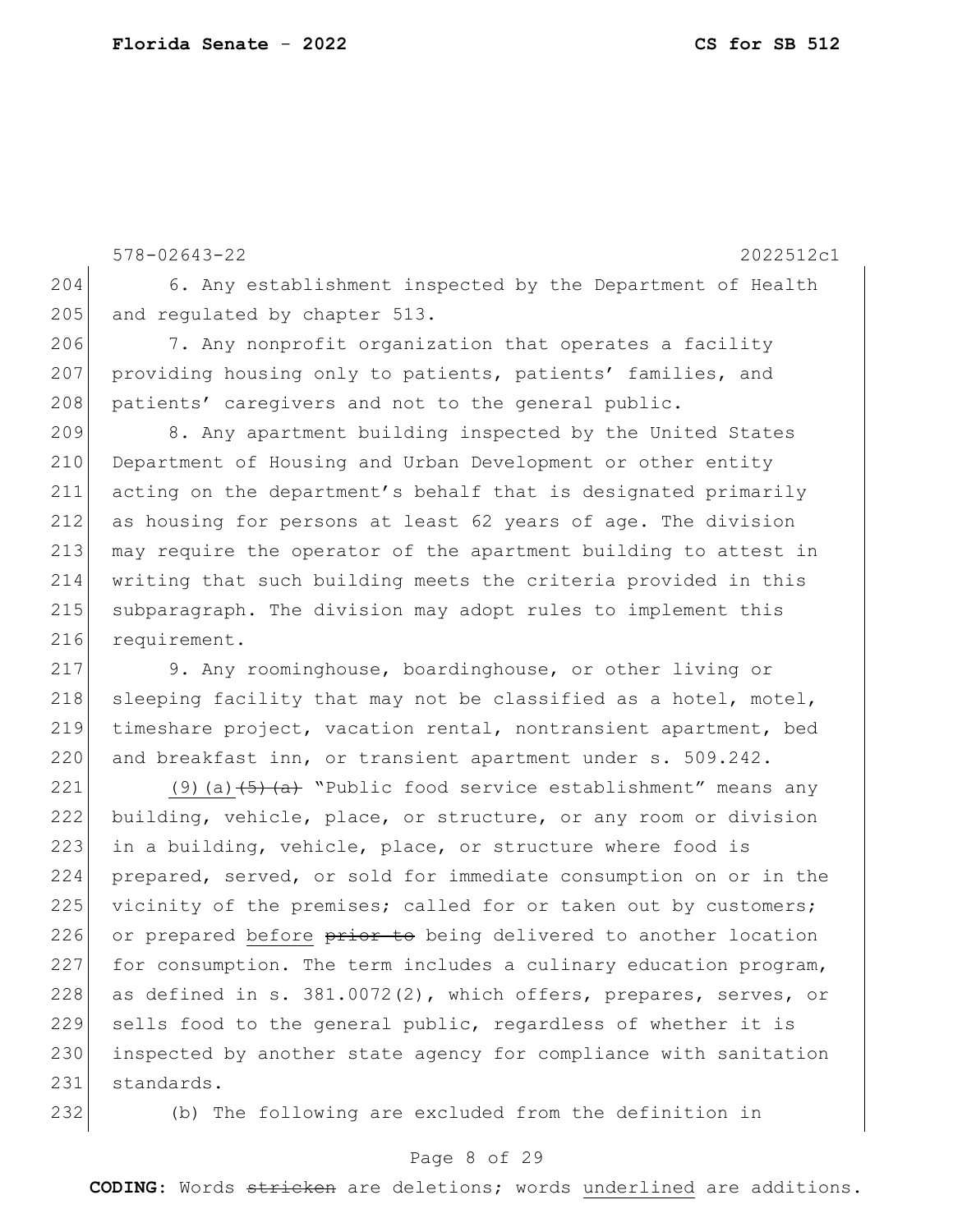|     | $578 - 02643 - 22$<br>2022512c1                                  |
|-----|------------------------------------------------------------------|
| 233 | paragraph (a):                                                   |
| 234 | 1. Any place maintained and operated by a public or private      |
| 235 | school, college, or university:                                  |
| 236 | a. For the use of students and faculty; or                       |
| 237 | b. Temporarily to serve such events as fairs, carnivals,         |
| 238 | food contests, cook-offs, and athletic contests.                 |
| 239 | 2. Any eating place maintained and operated by a church or       |
| 240 | a religious, nonprofit fraternal, or nonprofit civic             |
| 241 | organization:                                                    |
| 242 | a. For the use of members and associates; or                     |
| 243 | b. Temporarily to serve such events as fairs, carnivals,         |
| 244 | food contests, cook-offs, or athletic contests.                  |
| 245 |                                                                  |
| 246 | Upon request by the division, a church or a religious, nonprofit |
| 247 | fraternal, or nonprofit civic organization claiming an exclusion |
| 248 | under this subparagraph must provide the division documentation  |
| 249 | of its status as a church or a religious, nonprofit fraternal,   |
| 250 | or nonprofit civic organization.                                 |
| 251 | 3. Any eating place maintained and operated by an                |
| 252 | individual or entity at a food contest, cook-off, or a temporary |
| 253 | event lasting from 1 to 3 days which is hosted by a church or a  |
| 254 | religious, nonprofit fraternal, or nonprofit civic organization. |
| 255 | Upon request by the division, the event host must provide the    |
| 256 | division documentation of its status as a church or a religious, |
| 257 | nonprofit fraternal, or nonprofit civic organization.            |
| 258 | 4. Any eating place located on an airplane, train, bus, or       |
| 259 | watercraft that which is a common carrier.                       |
| 260 | 5. Any eating place maintained by a facility certified or        |
| 261 | licensed and regulated by the Agency for Health Care             |

# Page 9 of 29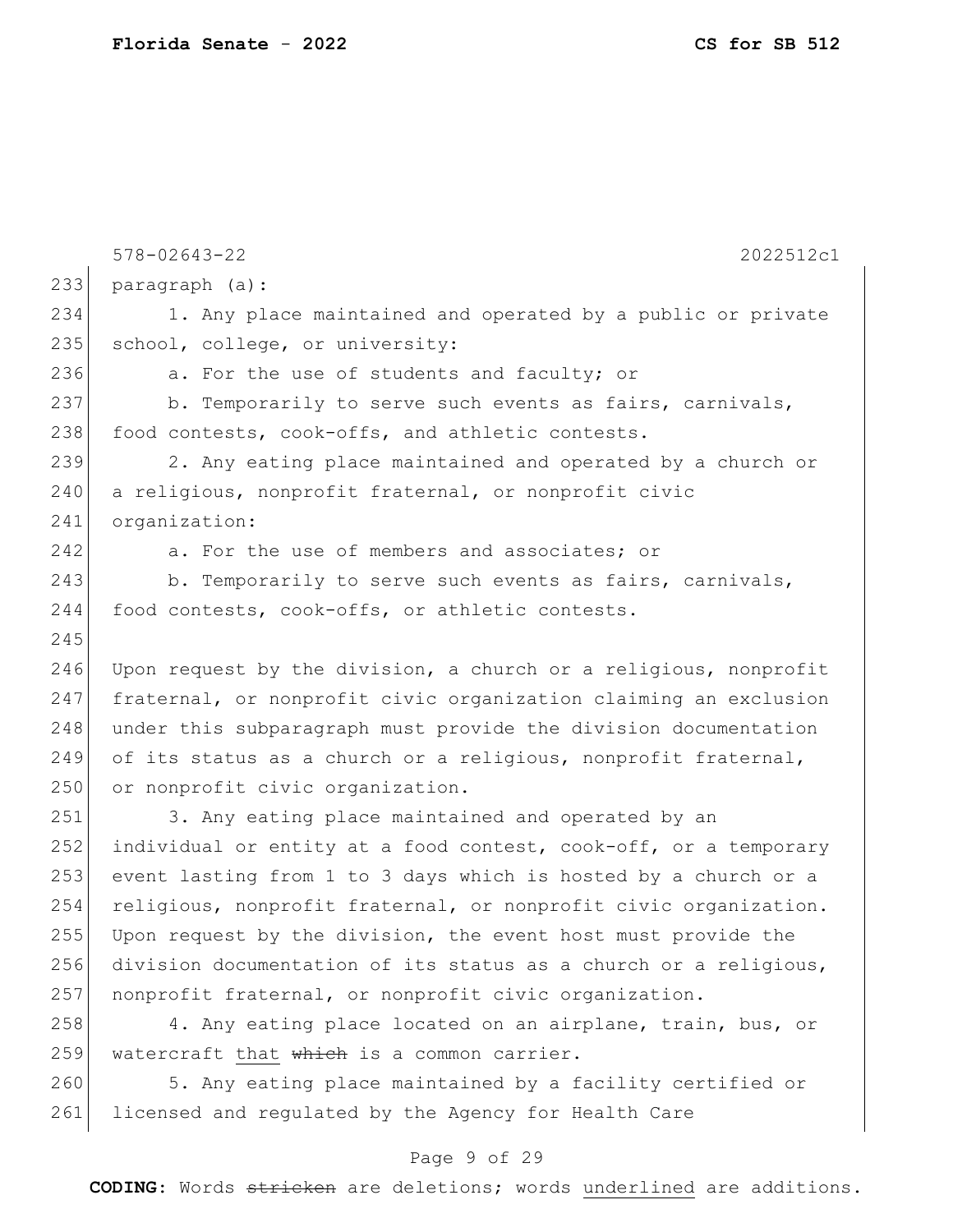578-02643-22 2022512c1 262 Administration or the Department of Children and Families or 263 other similar place that is regulated under s. 381.0072. 264 6. Any place of business issued a permit or inspected by 265 | the Department of Agriculture and Consumer Services under s. 266 500.12. 267 7. Any place of business where the food available for 268 consumption is limited to ice, beverages with or without 269 garnishment, popcorn, or prepackaged items sold without 270 additions or preparation.  $271$  8. Any theater, if the primary use is as a theater and if 272 patron service is limited to food items customarily served to 273 the admittees of theaters. 274 9. Any vending machine that dispenses any food or beverages  $275$  other than potentially hazardous foods, as defined by division 276 rule. 277 10. Any vending machine that dispenses potentially 278 hazardous food and which is located in a facility regulated 279 under s. 381.0072. 280 11. Any research and development test kitchen limited to 281 the use of employees and which is not open to the general 282 public. 283 (2) $(6)$  "Director" means the Director of the Division of 284 Hotels and Restaurants of the Department of Business and 285 Professional Requlation. 286  $(11)$ (7) "Single complex of buildings" means all buildings 287 or structures that are owned, managed, controlled, or operated 288 under one business name and are situated on the same tract or 289 plot of land that is not separated by a public street or 290 highway.

#### Page 10 of 29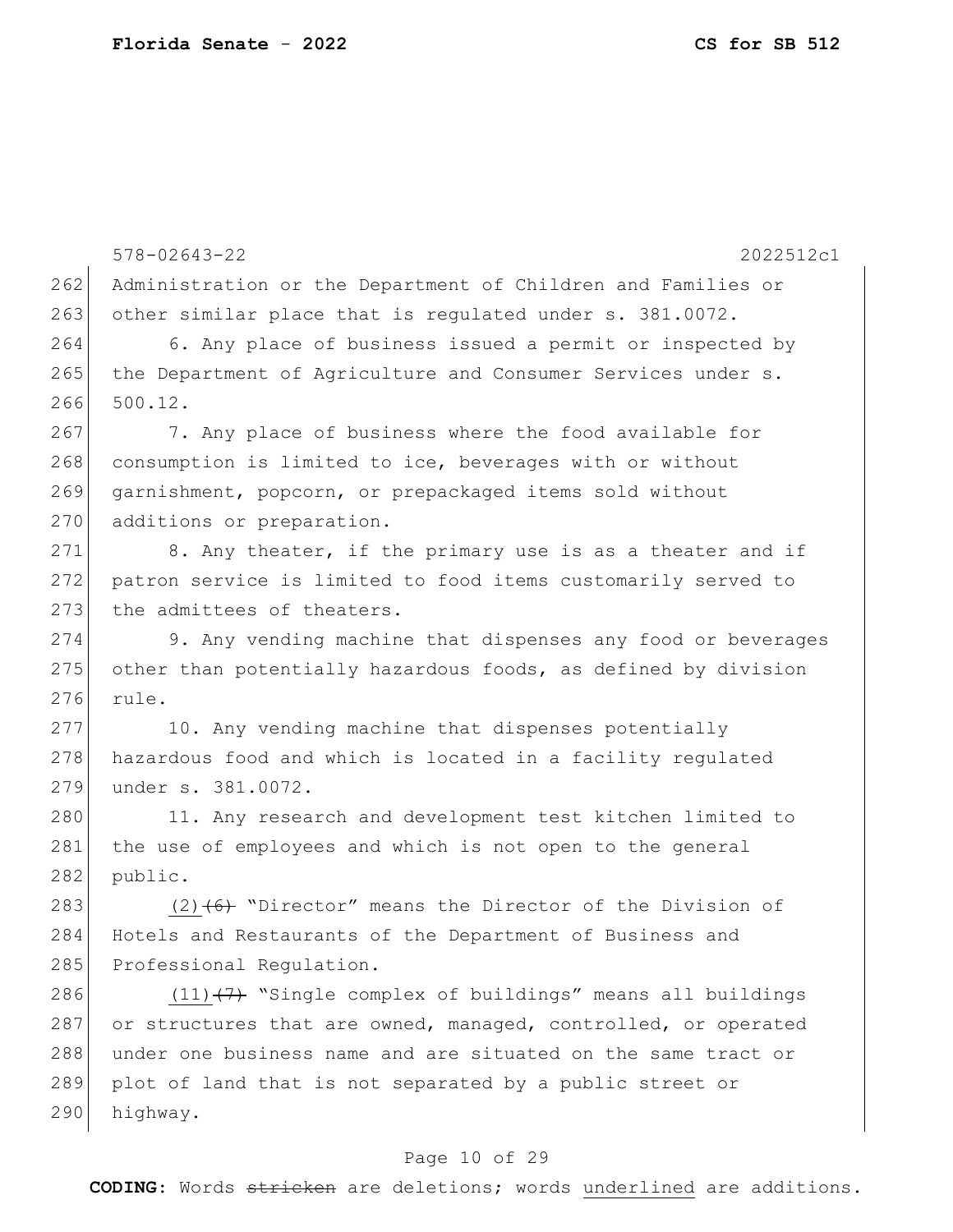578-02643-22 2022512c1  $(12)$   $(8)$  "Temporary food service event" means any event of 292 30 days or less in duration where food is prepared, served, or 293 sold to the general public.  $(13)$   $(9)$  "Theme park or entertainment complex" means a complex comprised of at least 25 contiguous acres owned and 296 controlled by the same business entity and which contains permanent exhibitions and a variety of recreational activities and has a minimum of 1 million visitors annually.  $(14)$   $(14)$  "Third-party provider" means, for purposes of s. 300 509.049, any provider of an approved food safety training program that provides training or such a training program to a public food service establishment that is not under common 303 ownership or control with the provider.  $(16)$   $(11)$  "Transient establishment" means any public lodging establishment that is rented or leased to guests by an operator whose intention is that such guests' occupancy will be 307 temporary. 308 (17) $(17)$  "Transient occupancy" means occupancy when it is the intention of the parties that the occupancy will be 310 temporary. There is a rebuttable presumption that, when the dwelling unit occupied is not the sole residence of the guest, 312 the occupancy is transient.  $(15)$   $(13)$  "Transient" means a quest in transient occupancy. (6)<del>(14)</del> "Nontransient establishment" means any public lodging establishment that is rented or leased to guests by an operator whose intention is that the dwelling unit occupied will

318  $(7)$   $(15)$  "Nontransient occupancy" means occupancy when it is 319 the intention of the parties that the occupancy will not be

317 be the sole residence of the guest.

#### Page 11 of 29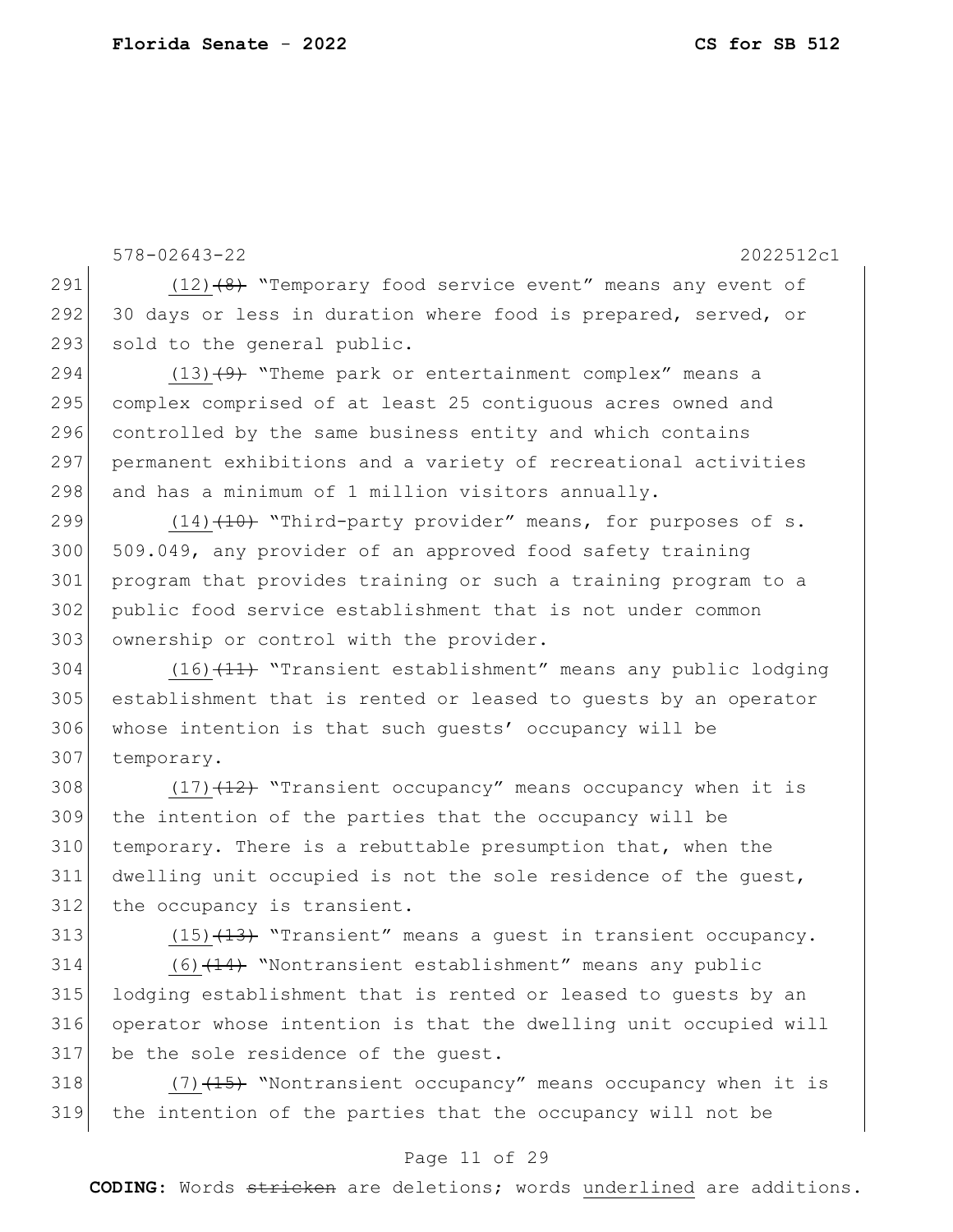578-02643-22 2022512c1 temporary. There is a rebuttable presumption that, when the dwelling unit occupied is the sole residence of the guest, the occupancy is nontransient.  $(5)$   $(16)$  "Nontransient" means a guest in nontransient occupancy. Section 3. Paragraph (c) of subsection (3) and paragraphs (a) and (b) of subsection (7) of section 509.032, Florida Statutes, are amended, and paragraph (d) is added to subsection 328 (7) of that section, to read: 509.032 Duties.— (3) SANITARY STANDARDS; EMERGENCIES; TEMPORARY FOOD SERVICE EVENTS.—The division shall: (c) Administer a public notification process for temporary food service events and distribute educational materials that 334 address safe food storage, preparation, and service procedures. 335 1. Sponsors of temporary food service events shall notify the division not less than 3 days before the scheduled event of the type of food service proposed, the time and location of the event, a complete list of food service vendors participating in the event, the number of individual food service facilities each 340 vendor will operate at the event, and the identification number of each food service vendor's current license as a public food 342 service establishment or temporary food service event licensee. 343 Notification may be completed orally, by telephone, in person, or in writing. A public food service establishment or food 345 service vendor may not use this notification process to circumvent the license requirements of this chapter.

 2. The division shall keep a record of all notifications 348 received for proposed temporary food service events and shall

#### Page 12 of 29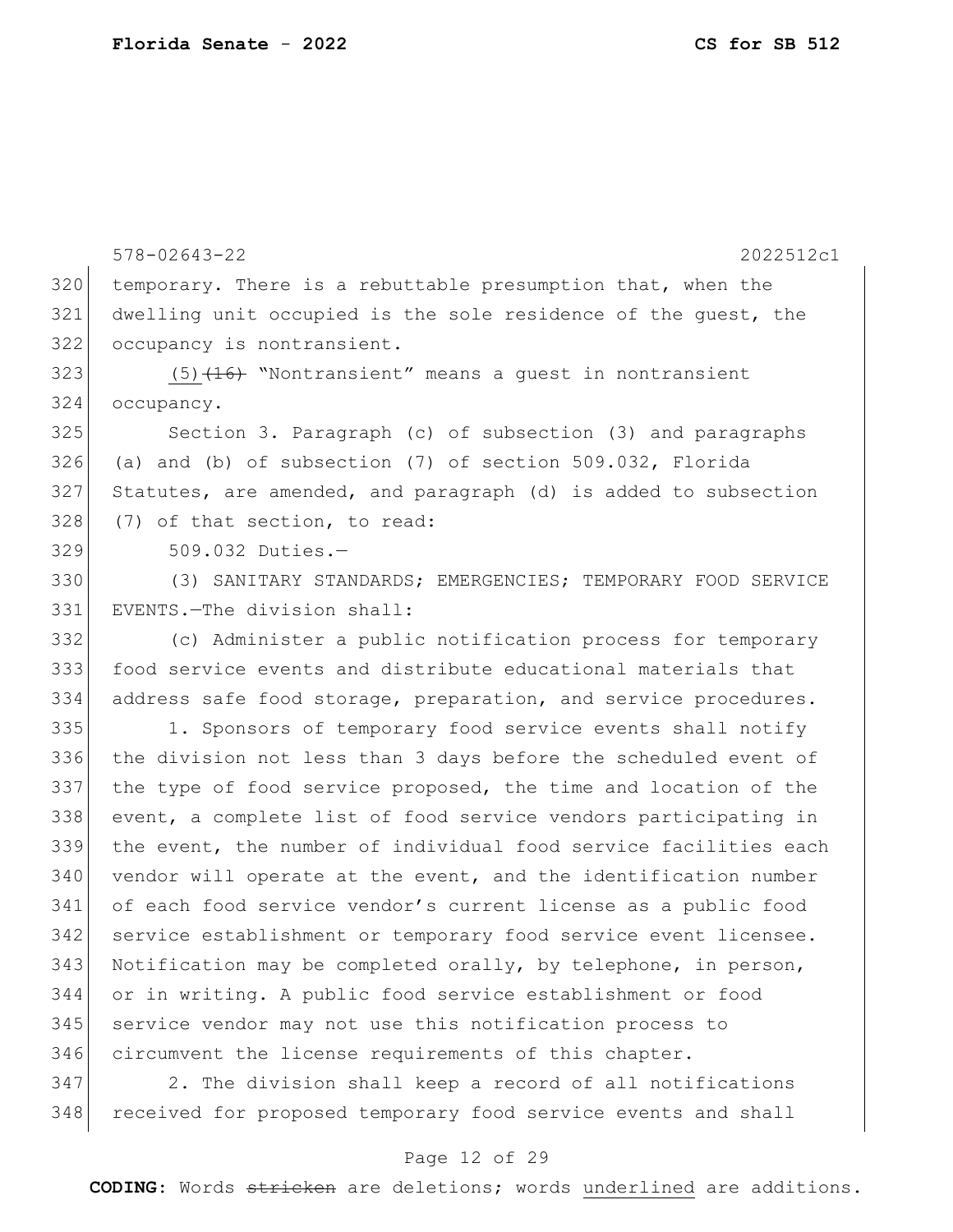578-02643-22 2022512c1 provide appropriate educational materials to the event sponsors and notify the event sponsors of the availability of the food- recovery brochure developed under s. 595.420. 3.a. Unless excluded under s. 509.013 <del>s. 509.013(5)(b)</del>, a public food service establishment or other food service vendor must obtain one of the following classes of license from the division: an individual license, for a fee of no more than \$105, 356 for each temporary food service event in which it participates; 357 or an annual license, for a fee of no more than  $$1,000$ , that entitles the licensee to participate in an unlimited number of food service events during the license period. The division shall establish license fees, by rule, and may limit the number of food service facilities a licensee may operate at a particular temporary food service event under a single license. b. Public food service establishments holding current licenses from the division may operate under the regulations of such a license at temporary food service events. (7) PREEMPTION AUTHORITY.— (a) The regulation of public lodging establishments and public food service establishments, including, but not limited to, sanitation standards, licensing, inspections, training and 370 testing of personnel, and matters related to the nutritional 371 content and marketing of foods offered in such establishments, is preempted to the state. This paragraph does not preempt the authority of a local government or local enforcement district to conduct inspections of public lodging and public food service

 establishments for compliance with the Florida Building Code and 376 the Florida Fire Prevention Code, pursuant to ss. 553.80 and 633.206.

#### Page 13 of 29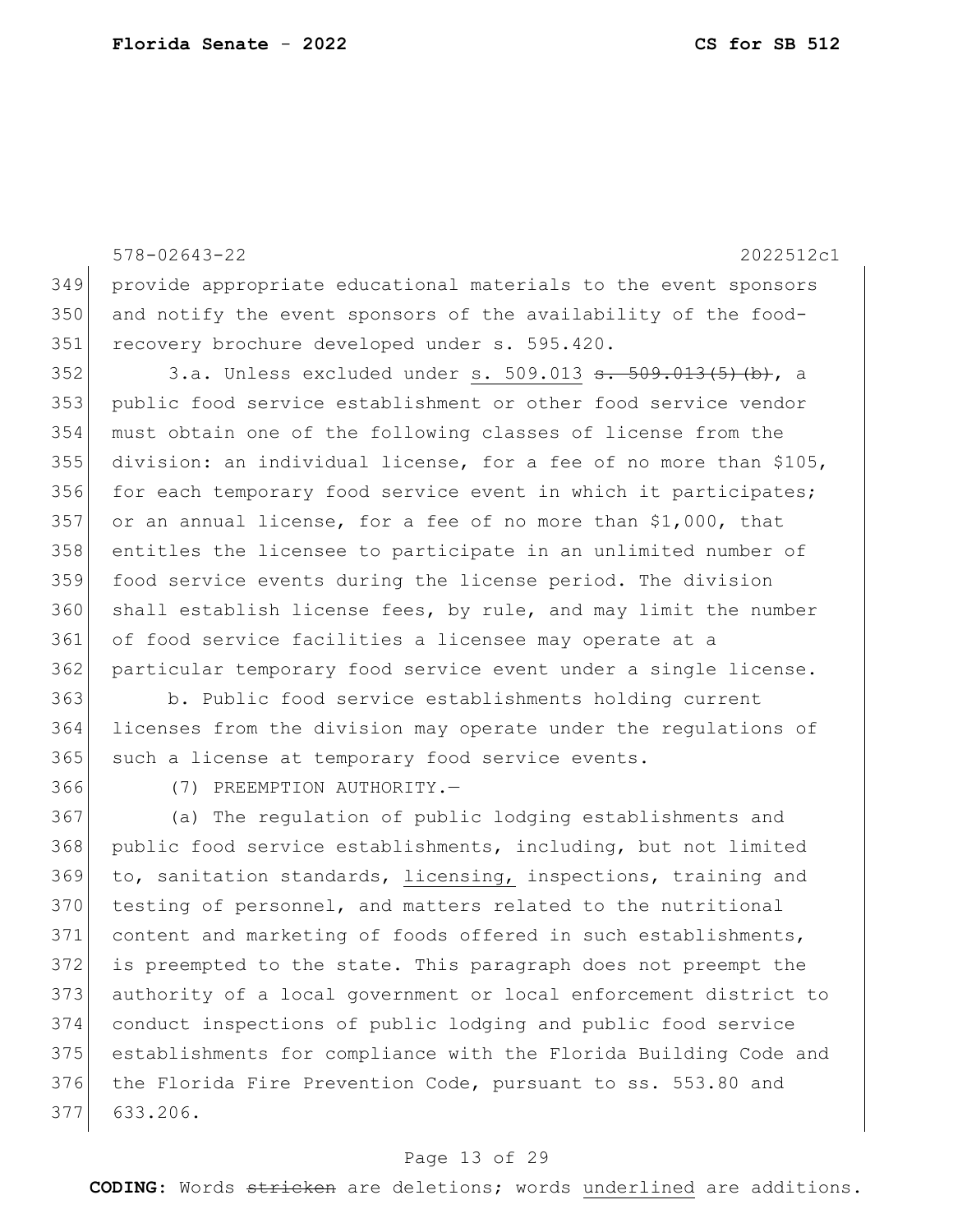|     | $578 - 02643 - 22$<br>2022512c1                                  |
|-----|------------------------------------------------------------------|
| 378 | (b) 1. A local law, ordinance, or regulation may not             |
| 379 | prohibit vacation rentals or regulate the duration or frequency  |
| 380 | of rental of vacation rentals. This paragraph does not apply to  |
| 381 | any local law, ordinance, or regulation adopted on or before     |
| 382 | June 1, 2011, including when such law, ordinance, or regulation  |
| 383 | is amended to be less restrictive or to comply with the local    |
| 384 | registration requirements provided in this paragraph, or when a  |
| 385 | law, ordinance, or regulation adopted after June 1, 2011,        |
| 386 | regulates vacation rentals, if such law, ordinance, or           |
| 387 | regulation is less restrictive than a law, ordinance, or         |
| 388 | regulation that was in effect on June 1, 2011. Notwithstanding   |
| 389 | paragraph (a), a local law, ordinance, or regulation may require |
| 390 | the registration of vacation rentals with a local vacation       |
| 391 | rental registration program. Local governments may adopt a       |
| 392 | vacation rental registration program pursuant to subparagraph 3. |
| 393 | and impose a fine for failure to register under the vacation     |
| 394 | rental registration program.                                     |
| 395 | 2. Local governments may charge a fee of no more than \$50       |
| 396 | for processing an individual registration application or \$100   |
| 397 | for processing a collective registration application. A local    |
| 398 | law, ordinance, or regulation may not require renewal of a       |
| 399 | registration more than once per year. However, if there is a     |
| 400 | change of ownership, the new owner may be required to submit a   |
| 401 | new application for registration.                                |
| 402 | 3. As a condition of registration, the local law,                |
| 403 | ordinance, or regulation may only require the owner or operator  |
| 404 | of a vacation rental to:                                         |
| 405 | a. Submit identifying information about the owner or the         |
| 406 | owner's agents and the subject vacation rental property.         |

# Page 14 of 29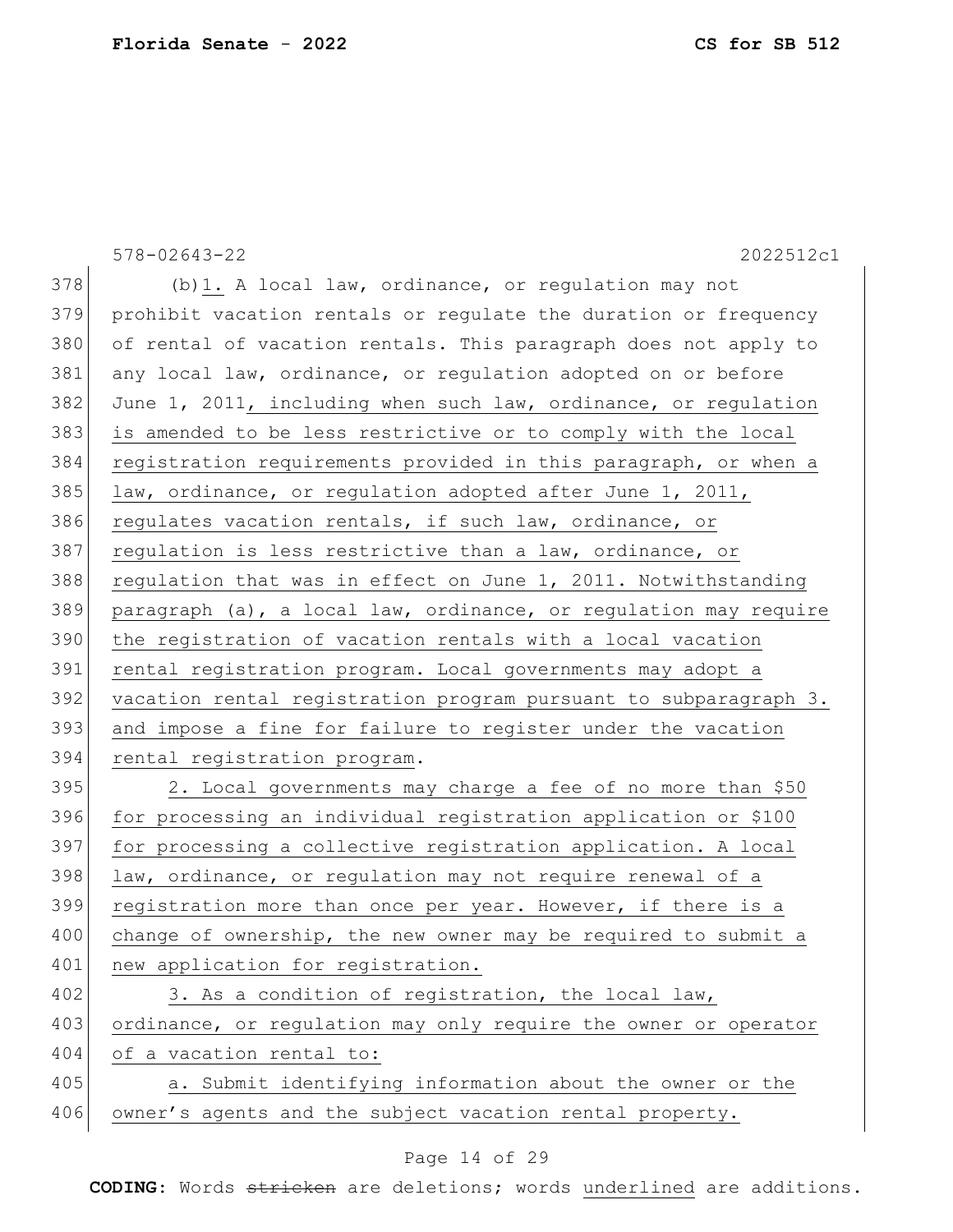|     | $578 - 02643 - 22$<br>2022512c1                                  |
|-----|------------------------------------------------------------------|
| 407 | b. Obtain a license as a transient public lodging                |
| 408 | establishment issued by the division within 60 days after local  |
| 409 | registration.                                                    |
| 410 | c. Obtain all required tax registrations, receipts, or           |
| 411 | certificates issued by the Department of Revenue, a county, or a |
| 412 | municipal government.                                            |
| 413 | d. Update required information on a continuing basis to          |
| 414 | ensure it is current.                                            |
| 415 | e. Comply with parking standards and solid waste handling        |
| 416 | and containment requirements, so long as such standards and      |
| 417 | requirements are not imposed solely on vacation rentals.         |
| 418 | f. Designate and maintain at all times a responsible party       |
| 419 | who is capable of responding to complaints and other immediate   |
| 420 | problems related to the vacation rental, including being         |
| 421 | available by telephone at a listed phone number.                 |
| 422 | g. Pay in full all recorded municipal or county code liens       |
| 423 | against the subject property. The local government may withdraw  |
| 424 | its acceptance of a registration on the basis of an unsatisfied  |
| 425 | recorded municipal or county code lien.                          |
| 426 | 4.a. Within 15 business days after receiving an application      |
| 427 | for registration of a vacation rental, the local government must |
| 428 | review the application for completeness and accept the           |
| 429 | registration of the vacation rental or issue a written notice    |
| 430 | specifying with particularity any areas that are deficient. Such |
| 431 | notice may be provided by United States mail or electronically.  |
| 432 | b. The vacation rental owner or operator and the local           |
| 433 | government may agree to a reasonable request to extend the       |
| 434 | timeframes provided in this subparagraph, particularly in the    |
| 435 | event of a force majeure or other extraordinary circumstance.    |

# Page 15 of 29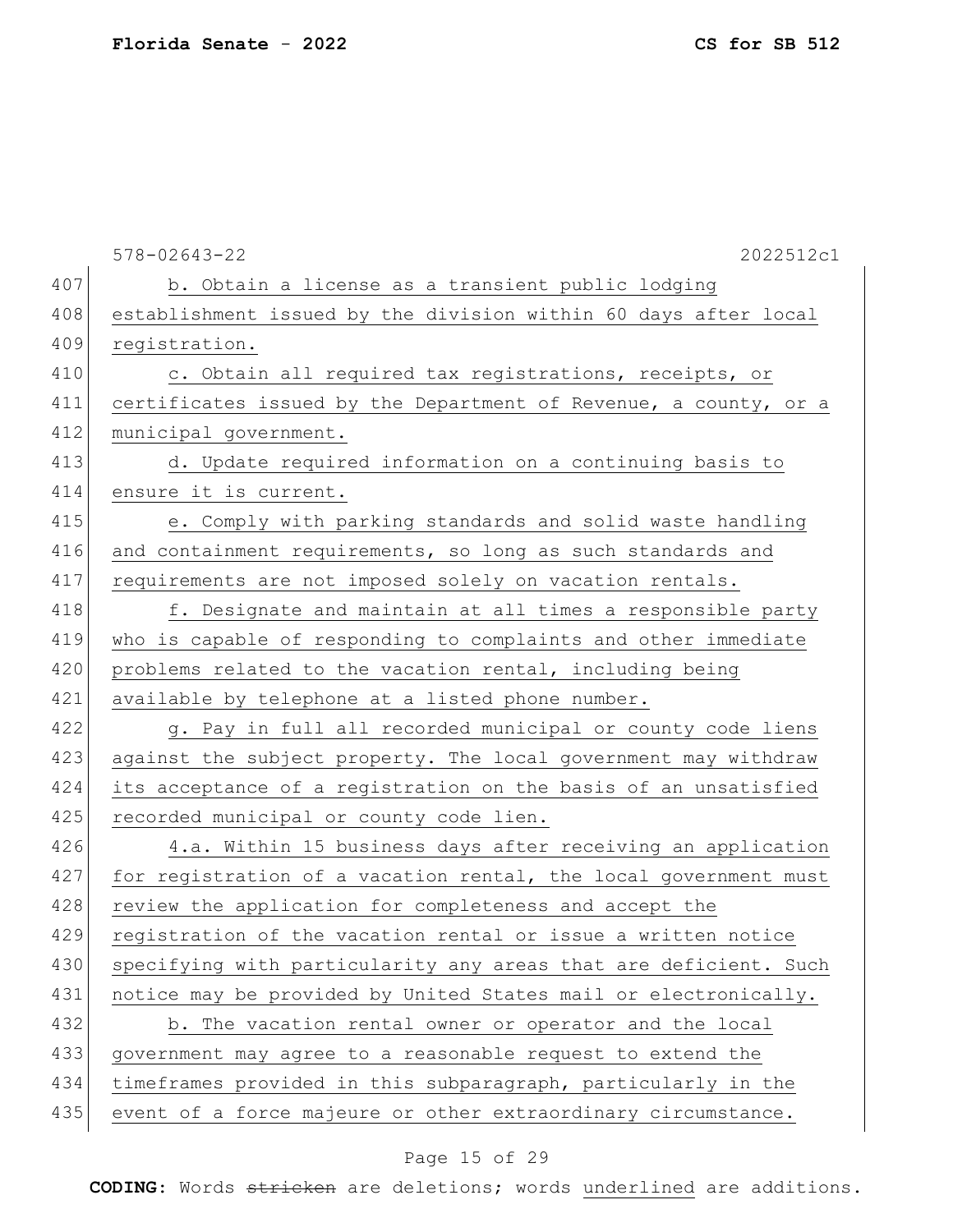|     | 2022512c1<br>$578 - 02643 - 22$                                  |
|-----|------------------------------------------------------------------|
| 436 | c. When a local government denies an application for             |
| 437 | registration of a vacation rental, the local government must     |
| 438 | give written notice to the applicant. Such notice may be         |
| 439 | provided by United States mail or electronically. The notice     |
| 440 | must specify with particularity the factual reasons for the      |
| 441 | denial and include a citation to the applicable portions of an   |
| 442 | ordinance, a rule, a statute, or other legal authority for the   |
| 443 | denial of the registration. A local government may not deny any  |
| 444 | applicant from reapplying if the applicant cures the identified  |
| 445 | deficiencies.                                                    |
| 446 | d. If the local government fails to accept or deny the           |
| 447 | registration within the timeframes provided in this              |
| 448 | subparagraph, the application is deemed accepted.                |
| 449 | e. Upon an accepted registration of a vacation rental, a         |
| 450 | local government shall assign a unique registration number to    |
| 451 | the vacation rental or other indicia of registration and provide |
| 452 | the registration number or other indicia of registration to the  |
| 453 | owner or operator of the vacation rental in writing or           |
| 454 | electronically.                                                  |
| 455 | 5. The local government may terminate or refuse to issue or      |
| 456 | renew a vacation rental registration when:                       |
| 457 | a. The operation of the subject premises violates a              |
| 458 | registration requirement authorized pursuant to this paragraph   |
| 459 | or a local law, ordinance, or regulation that does not apply     |
| 460 | solely to vacation rentals; or                                   |
| 461 | b. The premises and its owner are the subject of a final         |
| 462 | order or judgment lawfully directing the termination of the      |
| 463 | premises' use as a vacation rental.                              |
| 464 | (d) The regulation of advertising platforms is preempted to      |

# Page 16 of 29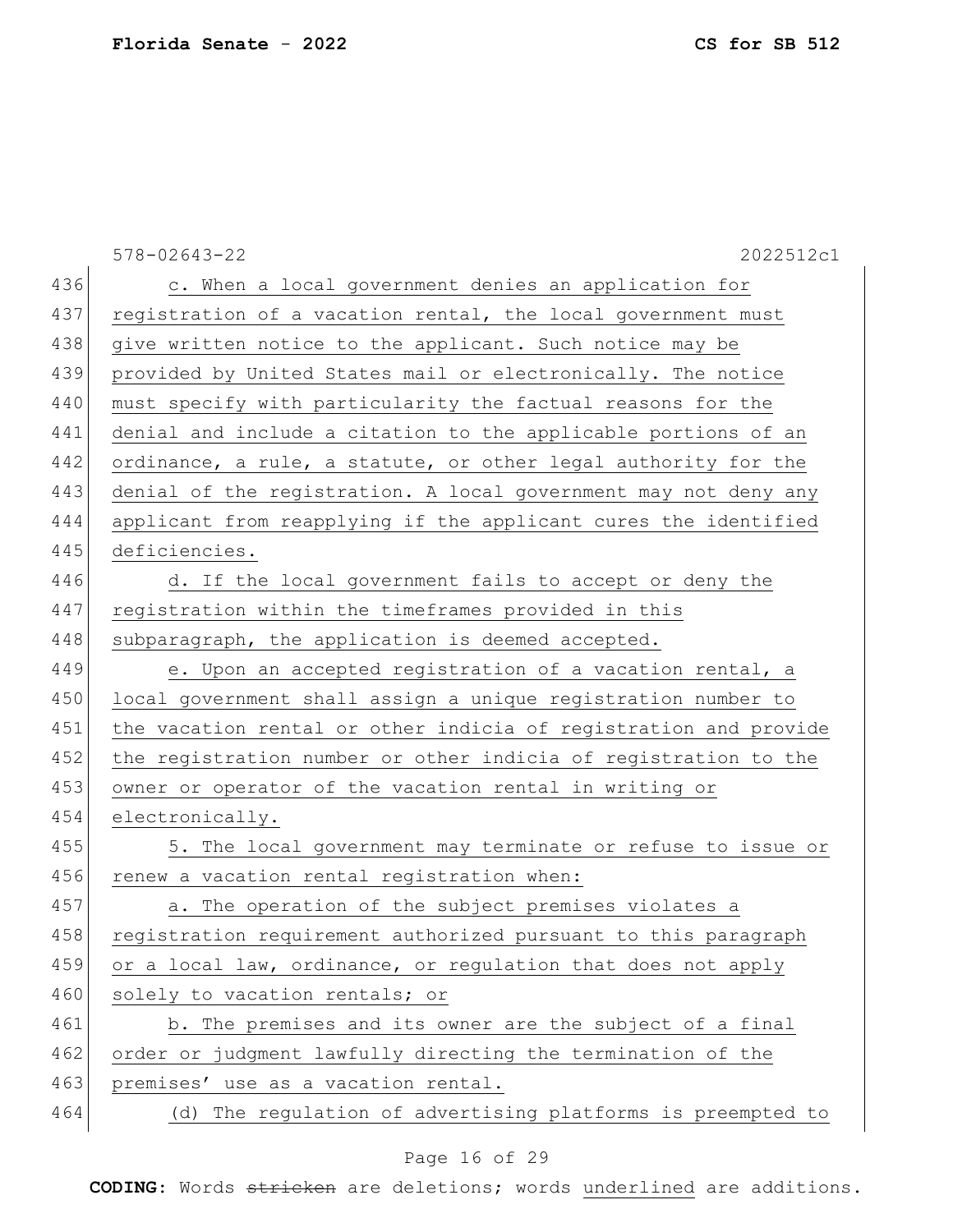|     | $578 - 02643 - 22$<br>2022512c1                                    |
|-----|--------------------------------------------------------------------|
| 465 | the state as provided in this chapter.                             |
| 466 | Section 4. Effective January 1, 2023, subsections (2) and          |
| 467 | (3) of section 509.241, Florida Statutes, are amended to read:     |
| 468 | 509.241 Licenses required; exceptions.-                            |
| 469 | (2) APPLICATION FOR LICENSE.-Each person who plans to open         |
| 470 | a public lodging establishment or a public food service            |
| 471 | establishment shall apply for and receive a license from the       |
| 472 | division before prior to the commencement of operation. A          |
| 473 | condominium association, as defined in s. 718.103, which does      |
| 474 | not own any units classified as vacation rentals or timeshare      |
| 475 | projects under s. 509.242(1)(c) or (q) is not required to apply    |
| 476 | for or receive a public lodging establishment license. All         |
| 477 | applications for a vacation rental license must, if applicable,    |
| 478 | include the local registration number or other proof of            |
| 479 | registration required by local law, ordinance, or regulation.      |
| 480 | Upon receiving an application for a vacation rental license, the   |
| 481 | division may grant a temporary license that authorizes the         |
| 482 | vacation rental to begin operation while the application is        |
| 483 | pending and to post the information required under s.              |
| 484 | $509.243(1)$ (c). The temporary license automatically expires upon |
| 485 | final agency action regarding the license application.             |
| 486 | (3) DISPLAY OF LICENSE. - Any license issued by the division       |
| 487 | must shall be conspicuously displayed to the public inside in      |
| 488 | the office or lobby of the licensed establishment. Public food     |
| 489 | service establishments that which offer catering services must     |
| 490 | shall display their license number on all advertising for          |
| 491 | catering services. The owner or operator of a vacation rental      |
| 492 | offered for transient occupancy through an advertising platform    |
| 493 | must also display the vacation rental license number and, if       |
|     |                                                                    |

# Page 17 of 29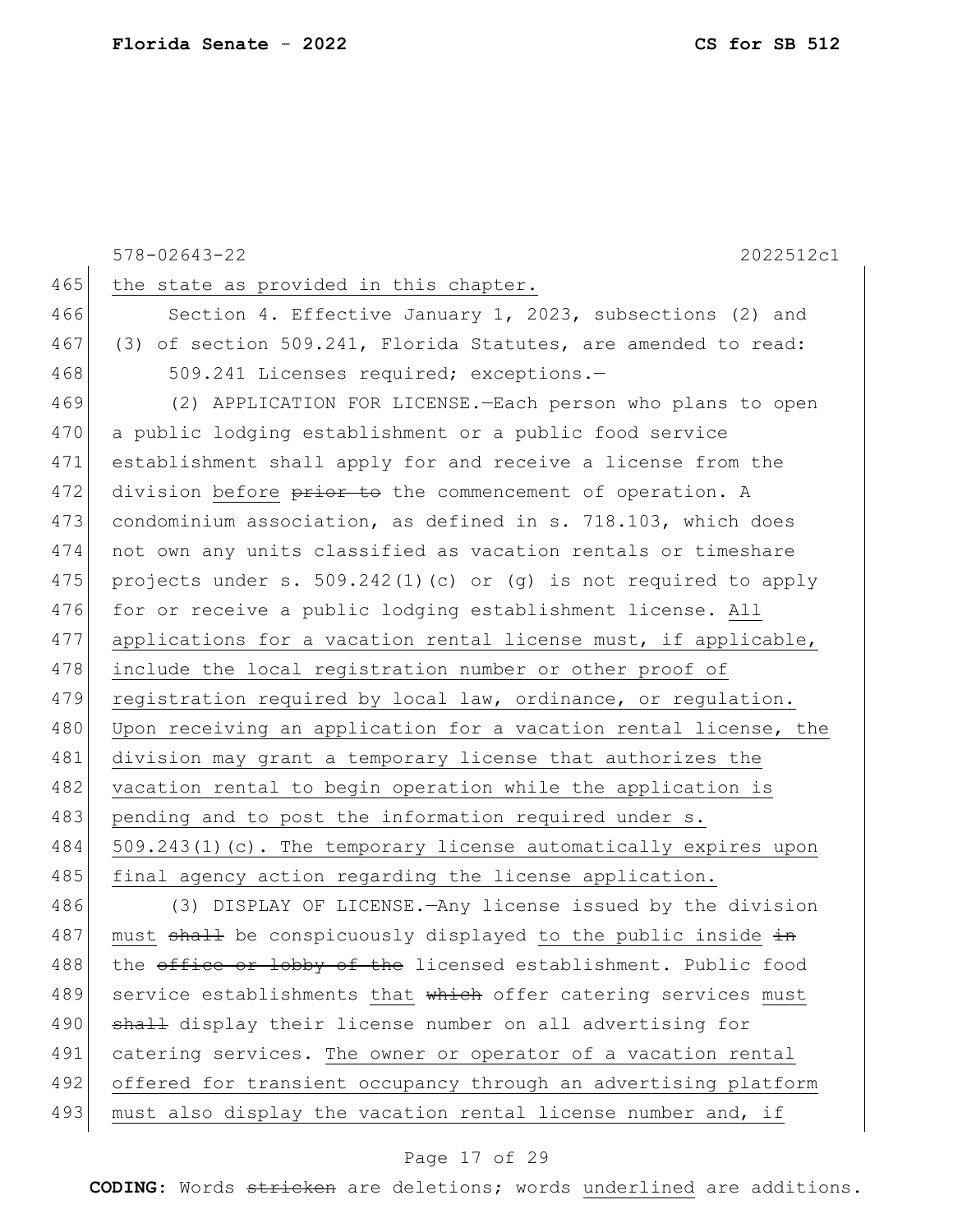578-02643-22 2022512c1 494 applicable, the local registration number. 495 Section 5. Effective January 1, 2023, section 509.243, 496 Florida Statutes, is created to read: 497 509.243 Advertising platforms. 498 (1) (a) An advertising platform must require that a person 499 who places an advertisement for the rental of a vacation rental: 500 1. Include in the advertisement the vacation rental license 501 | number and, if applicable, the local registration number; and 502 2. Attest to the best of the person's knowledge that the 503 license number for the vacation rental property and the local 504 registration are current, valid, and accurately stated in the 505 advertisement. 506 (b) An advertising platform must display the vacation  $507$  rental license number and, if applicable, the local registration 508 number. Effective July 1, 2023, the advertising platform must 509 check that the vacation rental license number provided by the 510 owner or operator appears as current in the information posted 511 by the division pursuant to paragraph (c) and applies to the 512 subject vacation rental before publishing the advertisement on 513 its platform and again at the end of each calendar quarter that 514 the advertisement remains on its platform. 515 (c) By July 1, 2023, the division shall maintain vacation 516 rental license information in a readily accessible electronic 517 format that is sufficient to facilitate prompt compliance with 518 the requirements of this subsection by an advertising platform 519 or a person placing an advertisement on an advertising platform 520 for transient rental of a vacation rental. 521 (2) An advertising platform must remove from public view an 522 advertisement or a listing from its online application,

#### Page 18 of 29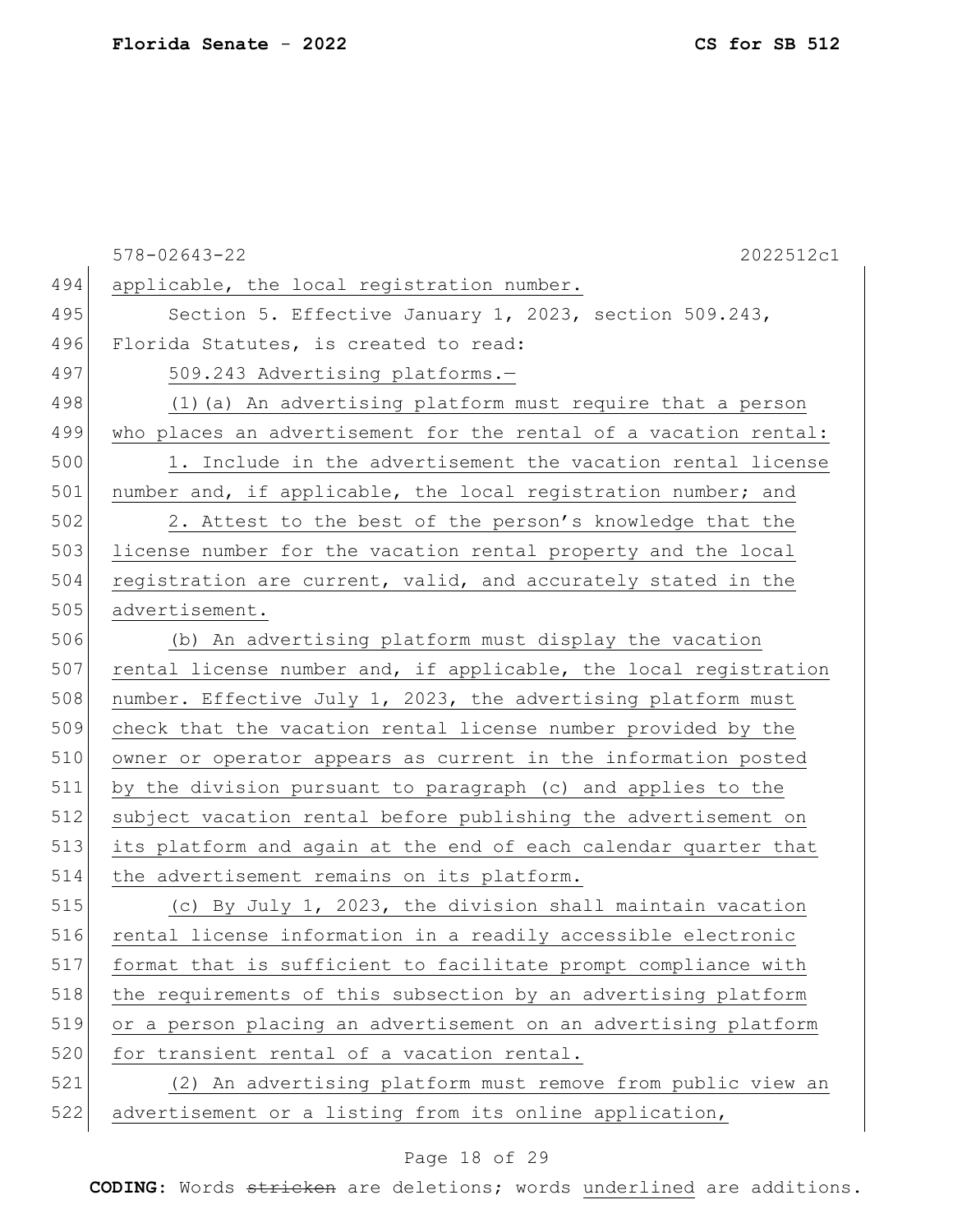578-02643-22 2022512c1 523 software, website, or system within 15 business days after being 524 notified by the division in writing that the subject 525 advertisement or listing for the rental of a vacation rental 526 located in this state fails to display a valid license number 527 issued by the division. 528 (3) If a guest uses a payment system on or through an 529 advertising platform to pay for the rental of a vacation rental 530 located in this state, the advertising platform must collect and 531 remit all taxes due under ss. 125.0104, 125.0108, 205.044, 532 212.03, 212.0305, and 212.055 related to the rental as provided 533 in s. 212.03(2)(b). 534 (4) If the division has probable cause to believe that a 535 person not licensed by the division has violated this chapter or 536 any rule adopted pursuant thereto, the division may issue and 537 deliver to such person a notice to cease and desist from the 538 violation. The issuance of a notice to cease and desist does not 539 constitute agency action for which a hearing under s. 120.569 or 540 s. 120.57 may be sought. For the purpose of enforcing a cease 541 and desist notice, the division may file a proceeding in the 542 name of the state seeking the issuance of an injunction or a 543 writ of mandamus against any person who violates any provision 544 of the notice. If the division is required to seek enforcement 545 of the notice for a penalty pursuant to s. 120.69, it is 546 entitled to collect attorney fees and costs, together with any 547 cost of collection. 548 (5) The division may fine an advertising platform an amount 549 not to exceed \$1,000 per offense for violations of this section 550 or of the rules of the division. For the purposes of this 551 subsection, the division may regard as a separate offense each

#### Page 19 of 29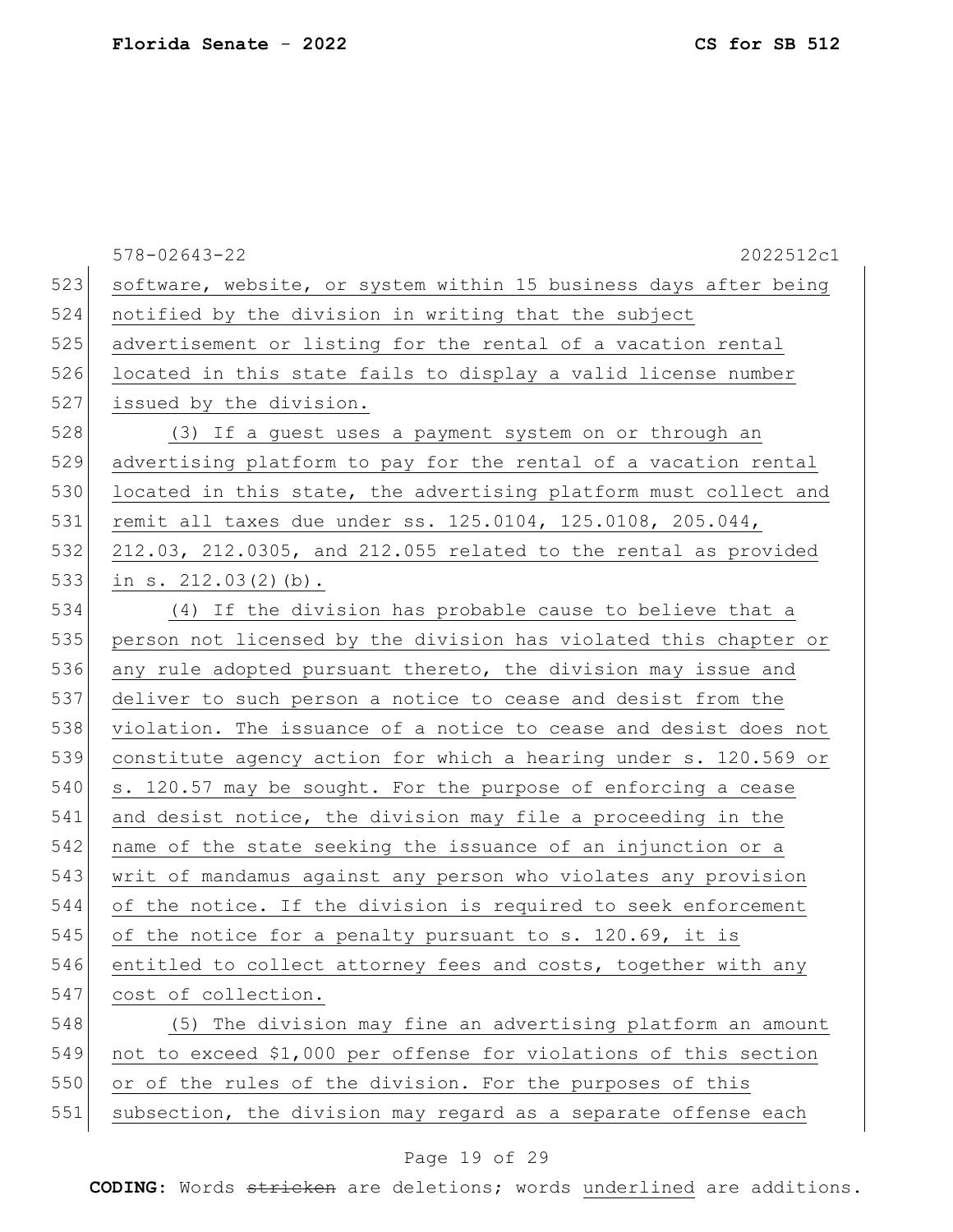|     | $578 - 02643 - 22$<br>2022512c1                                  |
|-----|------------------------------------------------------------------|
| 552 | day or portion of a day in which an advertising platform is      |
| 553 | operated in violation of this section or rules of the division.  |
| 554 | The division shall issue a written warning or notice and provide |
| 555 | the advertising platform 15 days to cure a violation before      |
| 556 | commencing any legal proceeding under subsection (4).            |
| 557 | (6) Advertising platforms shall adopt an antidiscrimination      |
| 558 | policy to help prevent discrimination among their users and      |
| 559 | shall inform all users of their services that it is illegal to   |
| 560 | refuse accommodation to an individual based on race, creed,      |
| 561 | color, sex, pregnancy, physical disability, or national origin   |
| 562 | pursuant to s. 509.092.                                          |
| 563 | (7) Advertising platforms that comply with the requirements      |
| 564 | of this section are deemed to be in compliance with the          |
| 565 | requirements of this chapter. This section does not create and   |
| 566 | is not intended to create a private cause of action against      |
| 567 | advertising platforms. An advertising platform may not be held   |
| 568 | liable for any action it takes voluntarily in good faith in      |
| 569 | relation to its users to comply with this chapter or the         |
| 570 | advertising platform's terms of service.                         |
| 571 | Section 6. Subsections (10) and (11) are added to section        |
| 572 | 509.261, Florida Statutes, to read:                              |
| 573 | 509.261 Revocation or suspension of licenses; fines;             |
| 574 | procedure.-                                                      |
| 575 | (10) The division may revoke, refuse to issue or renew, or       |
| 576 | suspend for a period of not more than 30 days a vacation rental  |
| 577 | license when:                                                    |
| 578 | (a) The operation of the subject premises violates the           |
| 579 | terms of an applicable lease or property restriction, including  |
| 580 | any property restriction adopted pursuant to chapter 718,        |
|     |                                                                  |

# Page 20 of 29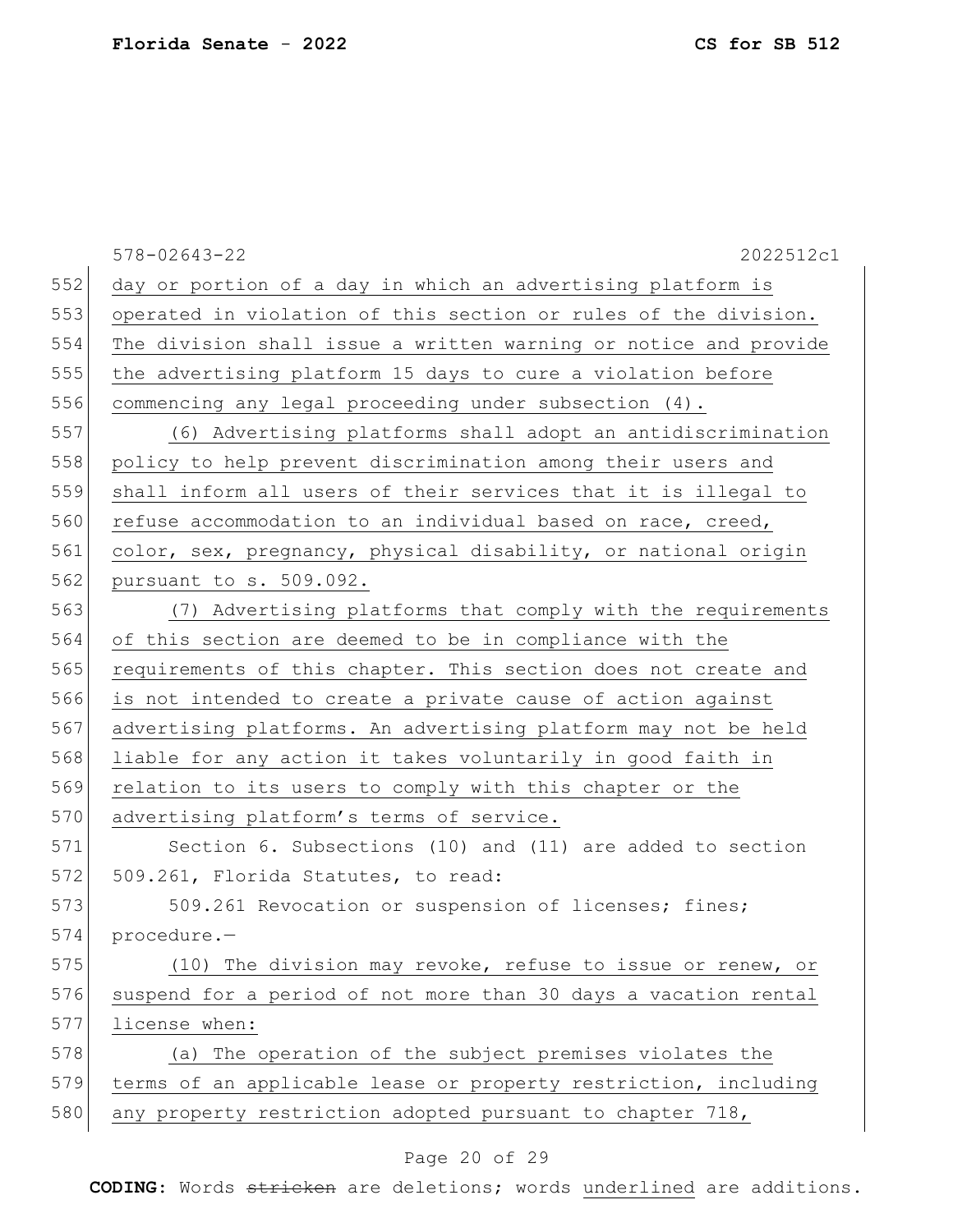578-02643-22 2022512c1 581 chapter 719, or chapter 720, as determined by a final order of a 582 court of competent jurisdiction or a written decision by an 583 arbitrator authorized to arbitrate a dispute relating to the 584 subject property and a lease or property restriction; 585 (b) The owner or operator fails to provide proof of 586 registration, if required by local law, ordinance, or 587 regulation; 588 (c) The registration of the vacation rental is terminated 589 by a local government as provided in s. 509.032(7)(b)  $5.$ ; or 590 (d) The premises and its owner are the subject of a final 591 order or judgment lawfully directing the termination of the 592 premises' use as a vacation rental. 593 (11) The division may suspend, for a period of not more 594 than 30 days, a vacation rental license when the owner or 595 operator has been found by the code enforcement board, pursuant 596 to s. 162.06, to have two or more code violations related to the 597 vacation rental during a period of 90 days. The division shall 598 issue a written warning or notice and provide an opportunity to 599 cure a violation before commencing any legal proceeding under 600 this subsection. 601 Section 7. Paragraph (n) of subsection (2) of section 602 775.21, Florida Statutes, is amended to read: 603  $775.21$  The Florida Sexual Predators Act. -604 (2) DEFINITIONS.—As used in this section, the term: 605 (n) "Temporary residence" means a place where the person 606 abides, lodges, or resides, including, but not limited to, 607 vacation, business, or personal travel destinations in or out of 608 this state, for a period of 3 or more days in the aggregate

#### Page 21 of 29

609 during any calendar year and which is not the person's permanent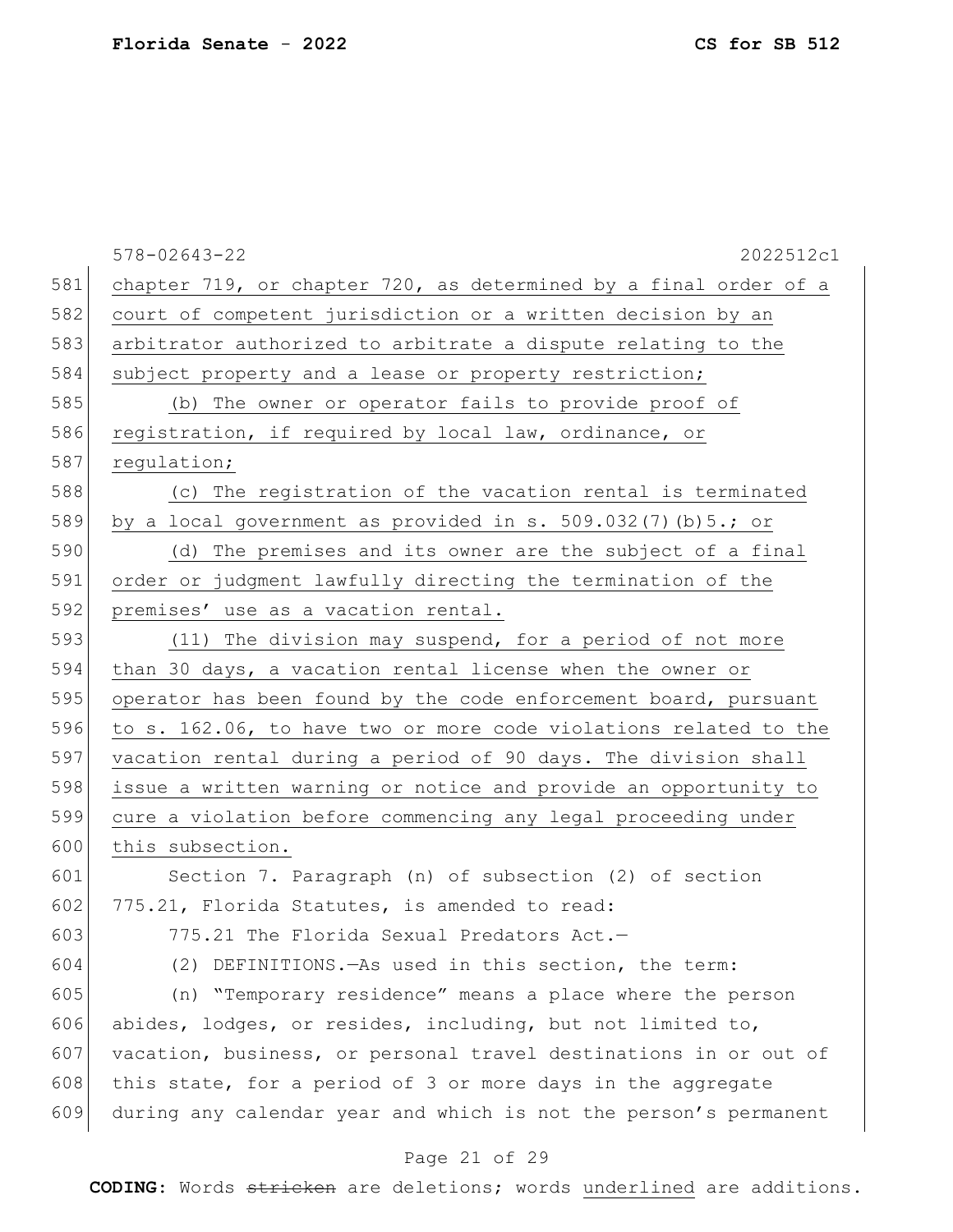|     | $578 - 02643 - 22$<br>2022512c1                                      |
|-----|----------------------------------------------------------------------|
| 610 | address or, for a person whose permanent residence is not in         |
| 611 | this state, a place where the person is employed, practices a        |
| 612 | vocation, or is enrolled as a student for any period of time in      |
| 613 | this state. The term also includes a vacation rental, as defined     |
| 614 | in s. $509.242(1)(c)$ , where a person lodges for 24 hours or more.  |
| 615 | Section 8. Subsection (12) of section 159.27, Florida                |
| 616 | Statutes, is amended to read:                                        |
| 617 | 159.27 Definitions. The following words and terms, unless            |
| 618 | the context clearly indicates a different meaning, shall have        |
| 619 | the following meanings:                                              |
| 620 | (12) "Public lodging or restaurant facility" means property          |
| 621 | used for any public lodging establishment as defined in s.           |
| 622 | 509.242 or public food service establishment as defined in s.        |
| 623 | 509.013 <del>s. 509.013(5)</del> if it is part of the complex of, or |
| 624 | necessary to, another facility qualifying under this part.           |
| 625 | Section 9. Paragraph (jj) of subsection (7) of section               |
| 626 | 212.08, Florida Statutes, is amended to read:                        |
| 627 | 212.08 Sales, rental, use, consumption, distribution, and            |
| 628 | storage tax; specified exemptions. The sale at retail, the           |
| 629 | rental, the use, the consumption, the distribution, and the          |
| 630 | storage to be used or consumed in this state of the following        |
| 631 | are hereby specifically exempt from the tax imposed by this          |
| 632 | chapter.                                                             |
| 633 | (7) MISCELLANEOUS EXEMPTIONS. - Exemptions provided to any           |
| 634 | entity by this chapter do not inure to any transaction that is       |
| 635 | otherwise taxable under this chapter when payment is made by a       |
| 636 | representative or employee of the entity by any means,               |
| 637 | including, but not limited to, cash, check, or credit card, even     |
| 638 | when that representative or employee is subsequently reimbursed      |
|     | Page 22 of 29                                                        |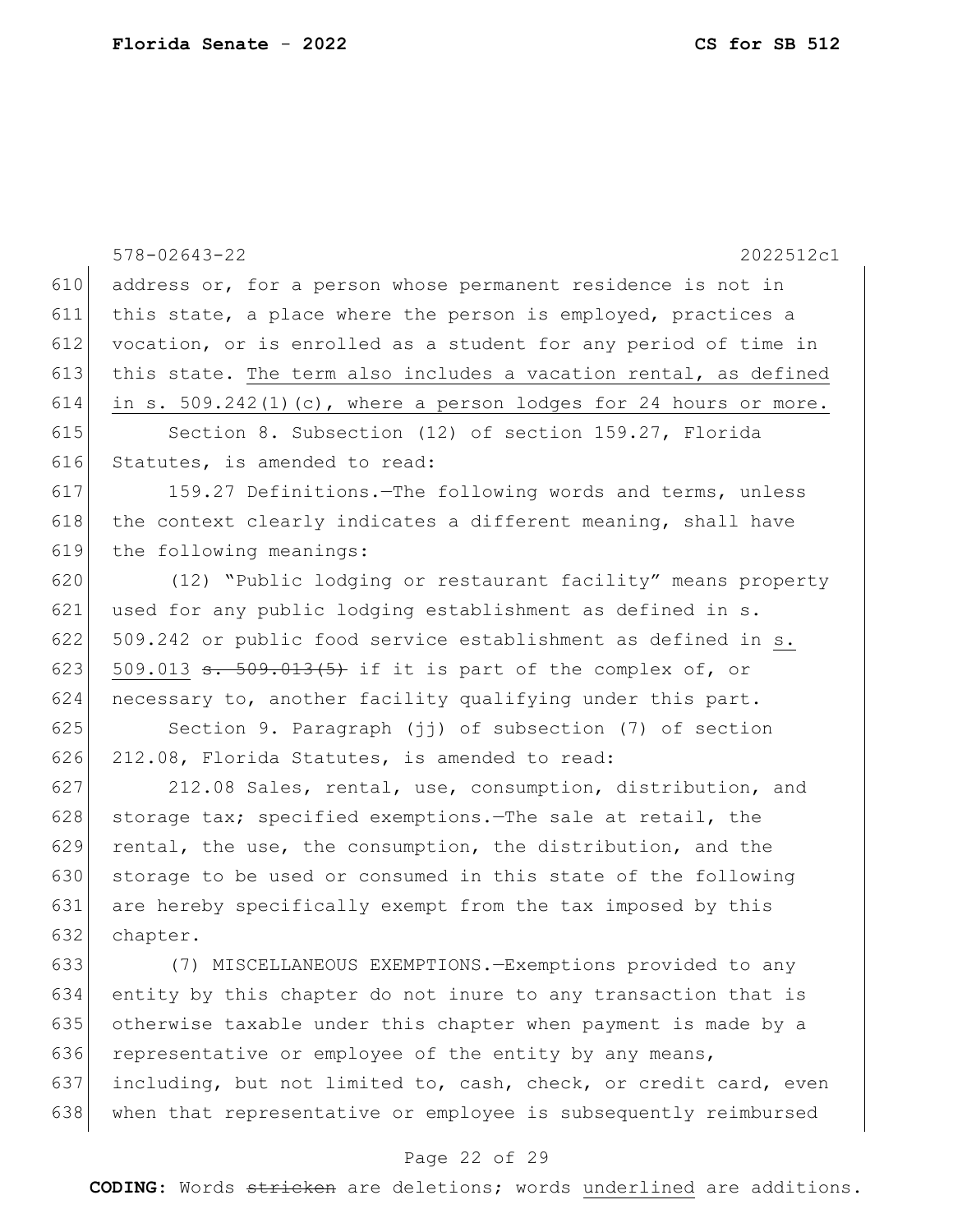578-02643-22 2022512c1 639 by the entity. In addition, exemptions provided to any entity by this subsection do not inure to any transaction that is otherwise taxable under this chapter unless the entity has obtained a sales tax exemption certificate from the department or the entity obtains or provides other documentation as required by the department. Eligible purchases or leases made with such a certificate must be in strict compliance with this 646 subsection and departmental rules, and any person who makes an exempt purchase with a certificate that is not in strict 648 compliance with this subsection and the rules is liable for and shall pay the tax. The department may adopt rules to administer this subsection.

651 (jj) *Complimentary meals.*—Also exempt from the tax imposed 652 by this chapter are food or drinks that are furnished as part of 653 a packaged room rate by any person offering for rent or lease 654 any transient living accommodations as described in s. 509.013 655  $\sigma$  s. 509.013(4)(a) which are licensed under part I of chapter 509 656 and which are subject to the tax under s.  $212.03$ , if a separate 657 charge or specific amount for the food or drinks is not shown. 658 Such food or drinks are considered to be sold at retail as part 659 of the total charge for the transient living accommodations. 660 Moreover, the person offering the accommodations is not 661 considered to be the consumer of items purchased in furnishing 662 such food or drinks and may purchase those items under 663 conditions of a sale for resale.

664 Section 10. Paragraph (b) of subsection (4) of section 665 316.1955, Florida Statutes, is amended to read:

666 316.1955 Enforcement of parking requirements for persons 667 who have disabilities. $-$ 

#### Page 23 of 29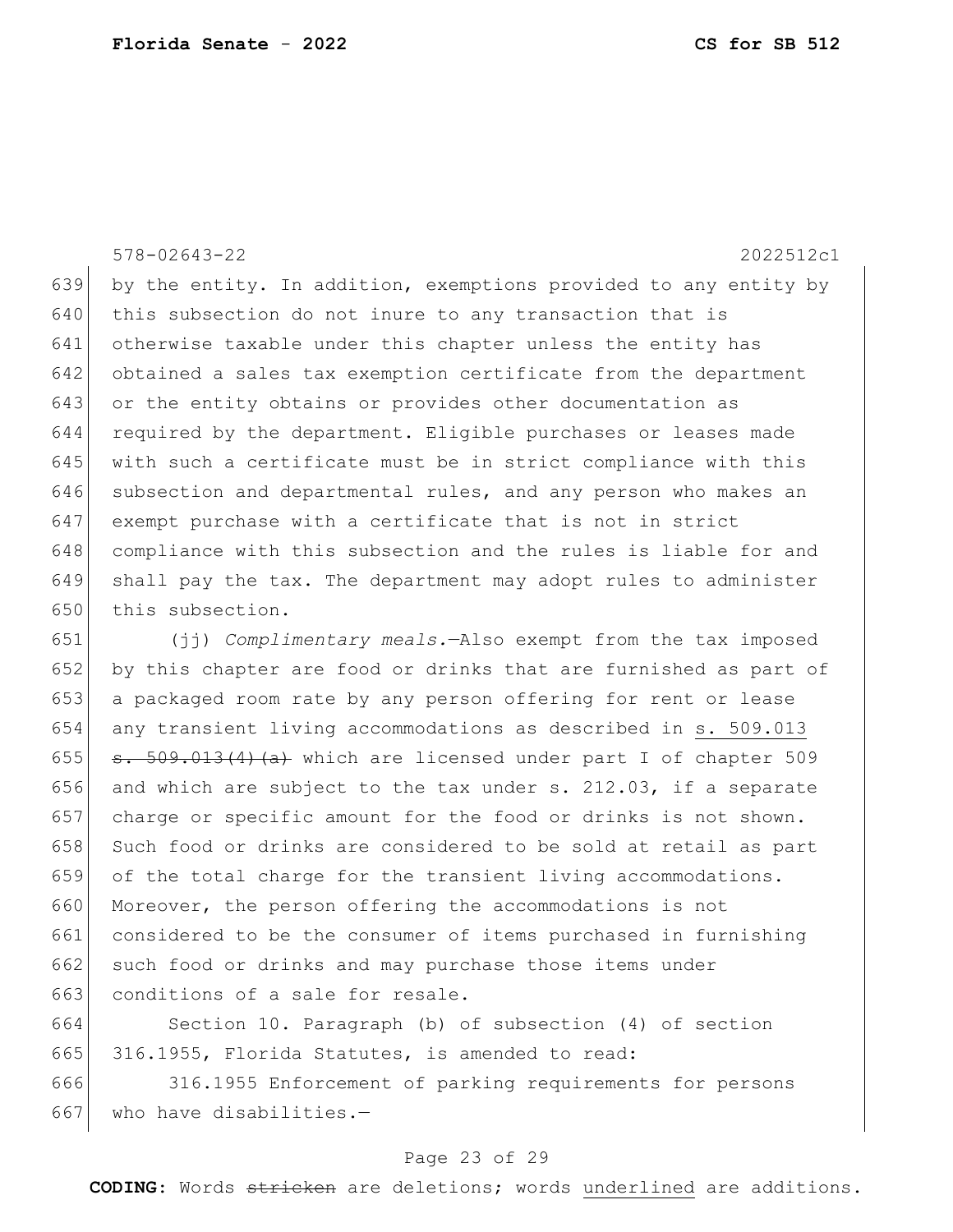| 668<br>(4)<br>669<br>(b) Notwithstanding paragraph (a), a theme park or an<br>670<br>entertainment complex as defined in s. $509.013$ $\texttt{s.}$ $509.013$ (9)<br>671<br>which provides parking in designated areas for persons who have<br>672<br>disabilities may allow any vehicle that is transporting a person<br>673<br>who has a disability to remain parked in a space reserved for |  |
|------------------------------------------------------------------------------------------------------------------------------------------------------------------------------------------------------------------------------------------------------------------------------------------------------------------------------------------------------------------------------------------------|--|
|                                                                                                                                                                                                                                                                                                                                                                                                |  |
|                                                                                                                                                                                                                                                                                                                                                                                                |  |
|                                                                                                                                                                                                                                                                                                                                                                                                |  |
|                                                                                                                                                                                                                                                                                                                                                                                                |  |
|                                                                                                                                                                                                                                                                                                                                                                                                |  |
|                                                                                                                                                                                                                                                                                                                                                                                                |  |
| 674<br>persons who have disabilities throughout the period the theme                                                                                                                                                                                                                                                                                                                           |  |
| 675<br>park is open to the public for that day.                                                                                                                                                                                                                                                                                                                                                |  |
| 676<br>Section 11. Subsection (5) of section 404.056, Florida                                                                                                                                                                                                                                                                                                                                  |  |
| 677<br>Statutes, is amended to read:                                                                                                                                                                                                                                                                                                                                                           |  |
| 678<br>404.056 Environmental radiation standards and projects;                                                                                                                                                                                                                                                                                                                                 |  |
| 679<br>certification of persons performing measurement or mitigation                                                                                                                                                                                                                                                                                                                           |  |
| 680<br>services; mandatory testing; notification on real estate                                                                                                                                                                                                                                                                                                                                |  |
| 681<br>documents; rules.-                                                                                                                                                                                                                                                                                                                                                                      |  |
| 682<br>(5) NOTIFICATION ON REAL ESTATE DOCUMENTS.-Notification                                                                                                                                                                                                                                                                                                                                 |  |
| 683<br>shall be provided on at least one document, form, or application                                                                                                                                                                                                                                                                                                                        |  |
| 684<br>executed at the time of, or before prior to, contract for sale                                                                                                                                                                                                                                                                                                                          |  |
| 685<br>and purchase of any building or execution of a rental agreement                                                                                                                                                                                                                                                                                                                         |  |
| 686<br>for any building. Such notification must shall contain the                                                                                                                                                                                                                                                                                                                              |  |
| 687<br>following language:                                                                                                                                                                                                                                                                                                                                                                     |  |
| 688                                                                                                                                                                                                                                                                                                                                                                                            |  |
| 689<br>"RADON GAS: Radon is a naturally occurring radioactive gas                                                                                                                                                                                                                                                                                                                              |  |
| 690<br>that, when it has accumulated in a building in sufficient                                                                                                                                                                                                                                                                                                                               |  |
| 691<br>quantities, may present health risks to persons who are exposed                                                                                                                                                                                                                                                                                                                         |  |
| 692<br>to it over time. Levels of radon that exceed federal and state                                                                                                                                                                                                                                                                                                                          |  |
| 693<br>quidelines have been found in buildings in Florida. Additional                                                                                                                                                                                                                                                                                                                          |  |
| 694<br>information regarding radon and radon testing may be obtained                                                                                                                                                                                                                                                                                                                           |  |
| 695<br>from your county health department."                                                                                                                                                                                                                                                                                                                                                    |  |
| 696                                                                                                                                                                                                                                                                                                                                                                                            |  |

# Page 24 of 29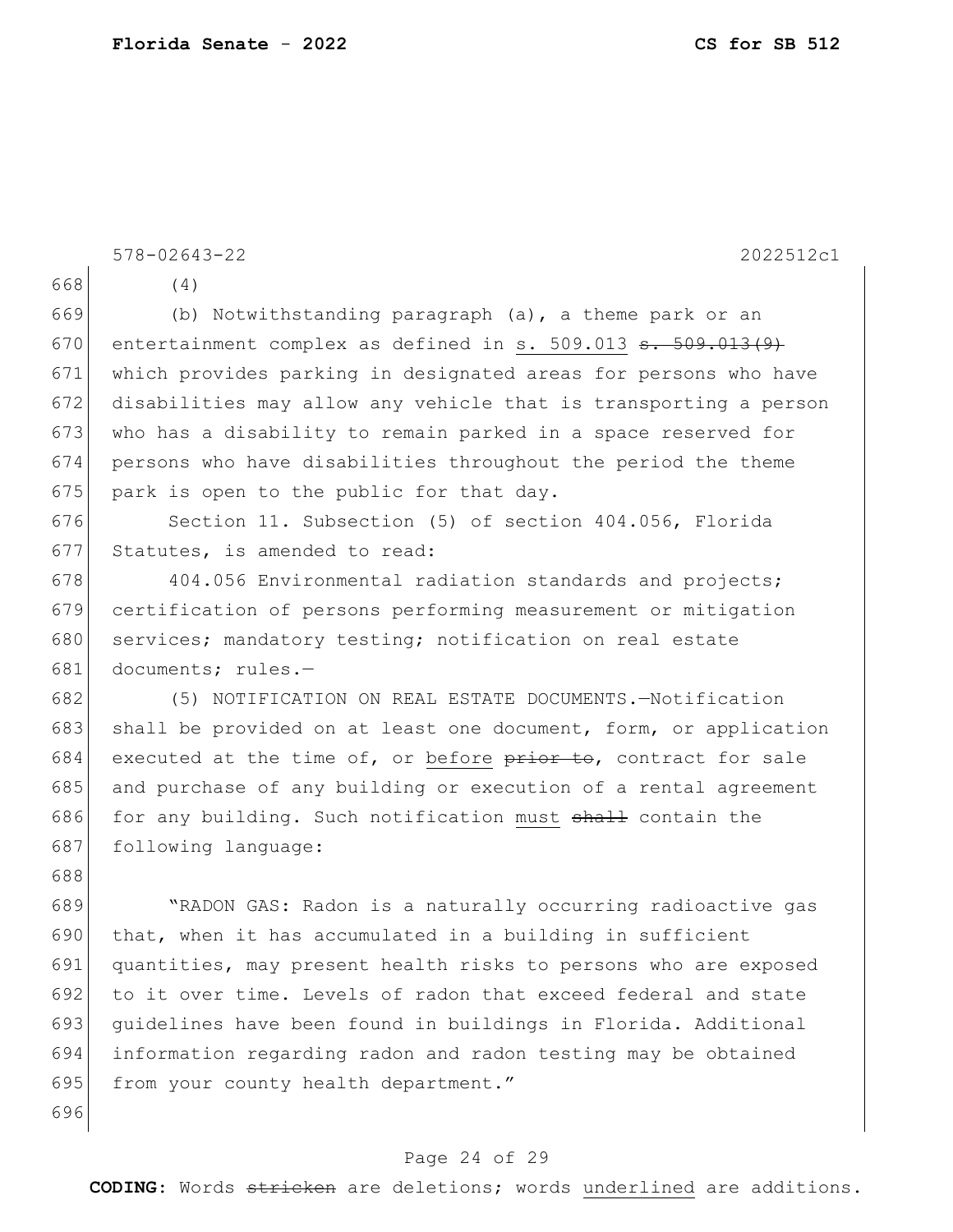|     | $578 - 02643 - 22$<br>2022512c1                                                                           |
|-----|-----------------------------------------------------------------------------------------------------------|
| 697 | The requirements of this subsection do not apply to any                                                   |
| 698 | residential transient occupancy, as described in s. 509.013 s.                                            |
| 699 | 509.013(12), provided that such occupancy is 45 days or less in                                           |
| 700 | duration.                                                                                                 |
| 701 | Section 12. Subsection (6) of section 477.0135, Florida                                                   |
| 702 | Statutes, is amended to read:                                                                             |
| 703 | 477.0135 Exemptions.-                                                                                     |
| 704 | (6) A license is not required of any individual providing                                                 |
| 705 | makeup or special effects services in a theme park or                                                     |
| 706 | entertainment complex to an actor, stunt person, musician,                                                |
| 707 | extra, or other talent, or providing makeup or special effects                                            |
| 708 | services to the general public. The term "theme park or                                                   |
| 709 | entertainment complex" has the same meaning as in s. 509.013 <del>s.</del>                                |
| 710 | $509.013(9)$ .                                                                                            |
| 711 | Section 13. Paragraph (b) of subsection (2) of section                                                    |
| 712 | 509.221, Florida Statutes, is amended to read:                                                            |
| 713 | 509.221 Sanitary regulations.-                                                                            |
| 714 | (2)                                                                                                       |
| 715 | (b) Within a theme park or entertainment complex as defined                                               |
| 716 | in s. 509.013 $\frac{1}{3}$ $\frac{1}{3}$ $\frac{1}{3}$ $\frac{1}{9}$ , the bathrooms are not required to |
| 717 | be in the same building as the public food service                                                        |
| 718 | establishment, so long as they are reasonably accessible.                                                 |
| 719 | Section 14. Paragraph (b) of subsection (5) of section                                                    |
| 720 | 553.5041, Florida Statutes, is amended to read:                                                           |
| 721 | 553.5041 Parking spaces for persons who have disabilities.-                                               |
| 722 | (5) Accessible perpendicular and diagonal accessible                                                      |
| 723 | parking spaces and loading zones must be designed and located to                                          |
| 724 | conform to ss. 502 and 503 of the standards.                                                              |
| 725 | (b) If there are multiple entrances or multiple retail                                                    |
|     |                                                                                                           |

# Page 25 of 29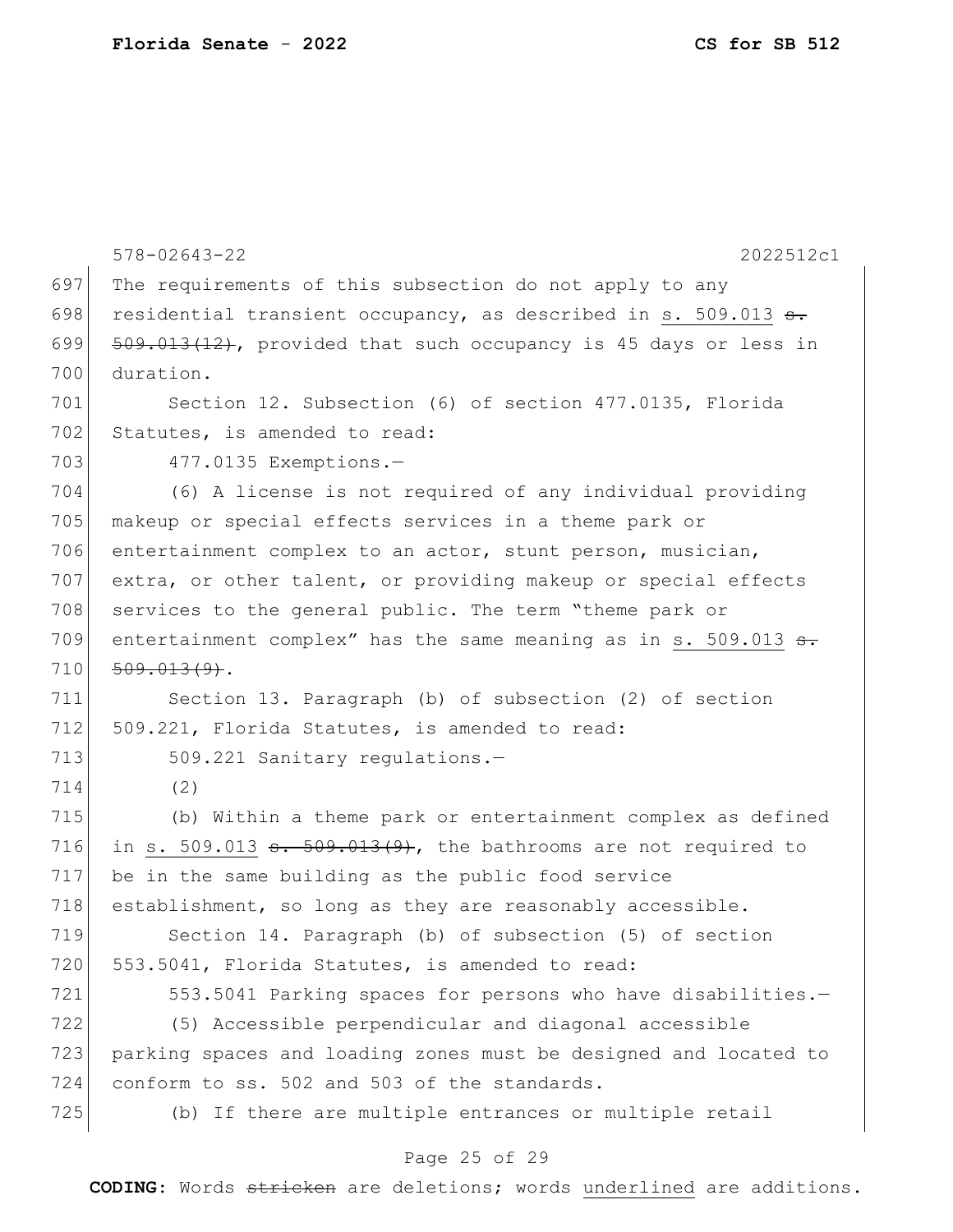|     | $578 - 02643 - 22$<br>2022512c1                                              |
|-----|------------------------------------------------------------------------------|
| 726 | stores, the parking spaces must be dispersed to provide parking              |
| 727 | at the nearest accessible entrance. If a theme park or an                    |
| 728 | entertainment complex as defined in s. $509.013$ $\text{st}$ . $509.013$ (9) |
| 729 | provides parking in several lots or areas from which access to               |
| 730 | the theme park or entertainment complex is provided, a single                |
| 731 | lot or area may be designated for parking by persons who have                |
| 732 | disabilities, if the lot or area is located on the shortest                  |
| 733 | accessible route to an accessible entrance to the theme park or              |
| 734 | entertainment complex or to transportation to such an accessible             |
| 735 | entrance.                                                                    |
| 736 | Section 15. Paragraph (b) of subsection (5) of section                       |
| 737 | 559.955, Florida Statutes, is amended to read:                               |
| 738 | 559.955 Home-based businesses; local government                              |
| 739 | restrictions.-                                                               |
| 740 | (5) The application of this section does not supersede:                      |
| 741 | (b) Local laws, ordinances, or regulations related to                        |
| 742 | transient public lodging establishments, as defined in s.                    |
| 743 | 509.013 $\texttt{s.}$ 509.013(4)(a)1., that are not otherwise preempted      |
| 744 | under chapter 509.                                                           |
| 745 | Section 16. Subsection (2) of section 705.17, Florida                        |
| 746 | Statutes, is amended to read:                                                |
| 747 | 705.17 Exceptions.-                                                          |
| 748 | (2) Sections 705.1015-705.106 do not apply to any personal                   |
| 749 | property lost or abandoned on premises located within a theme                |
| 750 | park or entertainment complex, as defined in s. 509.013 <del>s.</del>        |
| 751 | $509.013(9)$ , or operated as a zoo, a museum, or an aquarium, or            |
| 752 | on the premises of a public food service establishment or a                  |
| 753 | public lodging establishment licensed under part I of chapter                |
| 754 | 509, if the owner or operator of such premises elects to comply              |

# Page 26 of 29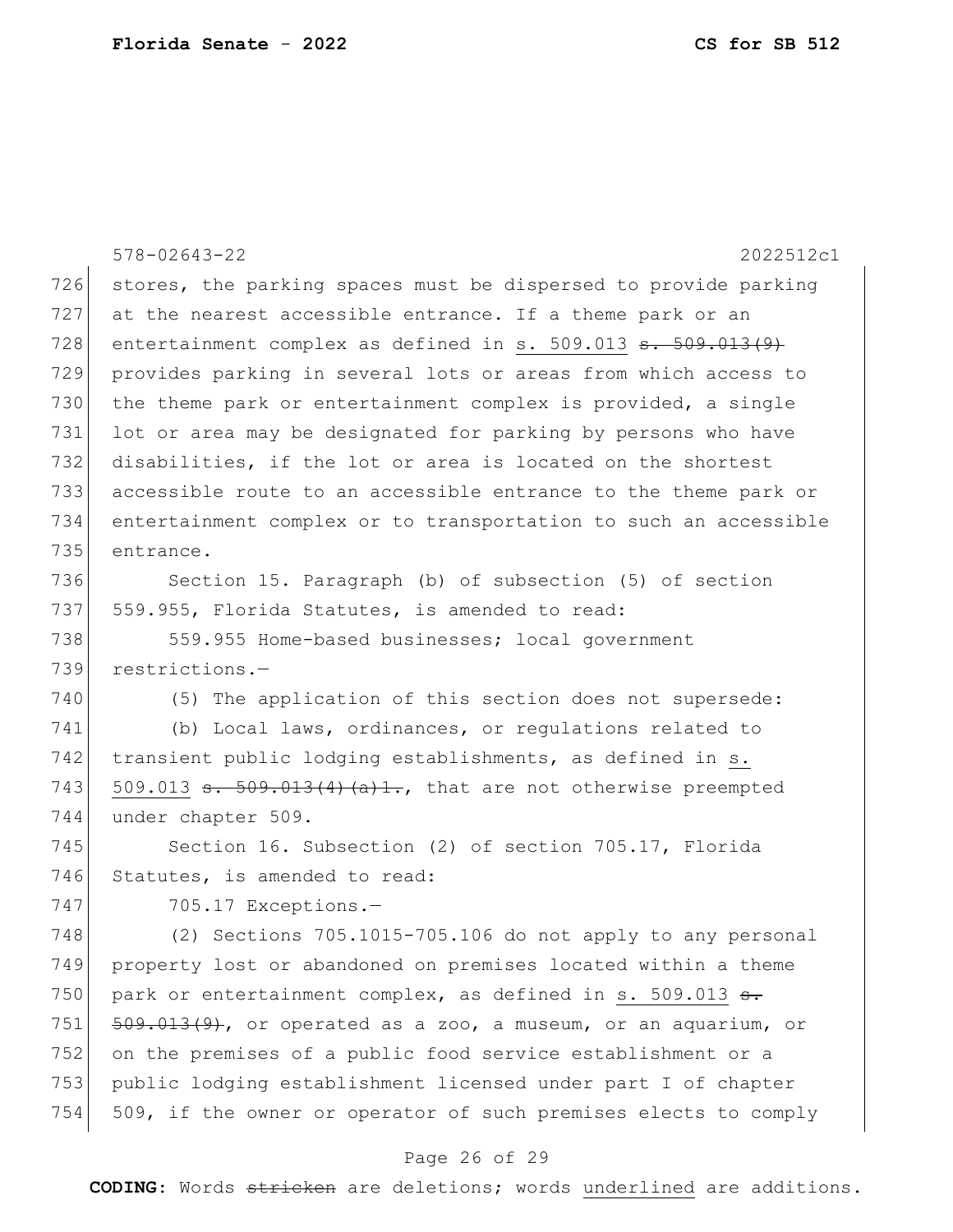```
578-02643-22 2022512c1
755 with s. 705.185.
756 Section 17. Section 705.185, Florida Statutes, is amended
757 to read:
758 705.185 Disposal of personal property lost or abandoned on 
759 the premises of certain facilities.—When any lost or abandoned 
760 personal property is found on premises located within a theme 
761 park or entertainment complex, as defined in s. 509.013 \frac{1}{3}.
762 509.013(9), or operated as a zoo, a museum, or an aquarium, or
763 on the premises of a public food service establishment or a 
764 public lodging establishment licensed under part I of chapter 
765 509, if the owner or operator of such premises elects to comply
766 with this section, any lost or abandoned property must be 
767 delivered to such owner or operator, who must take charge of the
768 property and make a record of the date such property was found.
769 If the property is not claimed by its owner within 30 days after 
770 it is found, or a longer period of time as may be deemed
771 appropriate by the owner or operator of the premises, the owner
772 or operator of the premises may not sell and must dispose of the 
773 property or donate it to a charitable institution that is exempt
774 from federal income tax under s. 501(c) (3) of the Internal
775 Revenue Code for sale or other disposal as the charitable
776 institution deems appropriate. The rightful owner of the 
777 property may reclaim the property from the owner or operator of 
778 the premises at any time before the disposal or donation of the
779 property in accordance with this section and the established
780 policies and procedures of the owner or operator of the
781 premises. A charitable institution that accepts an electronic 
782 device, as defined in s. 815.03(9), access to which is not
783 secured by a password or other personal identification
```
#### Page 27 of 29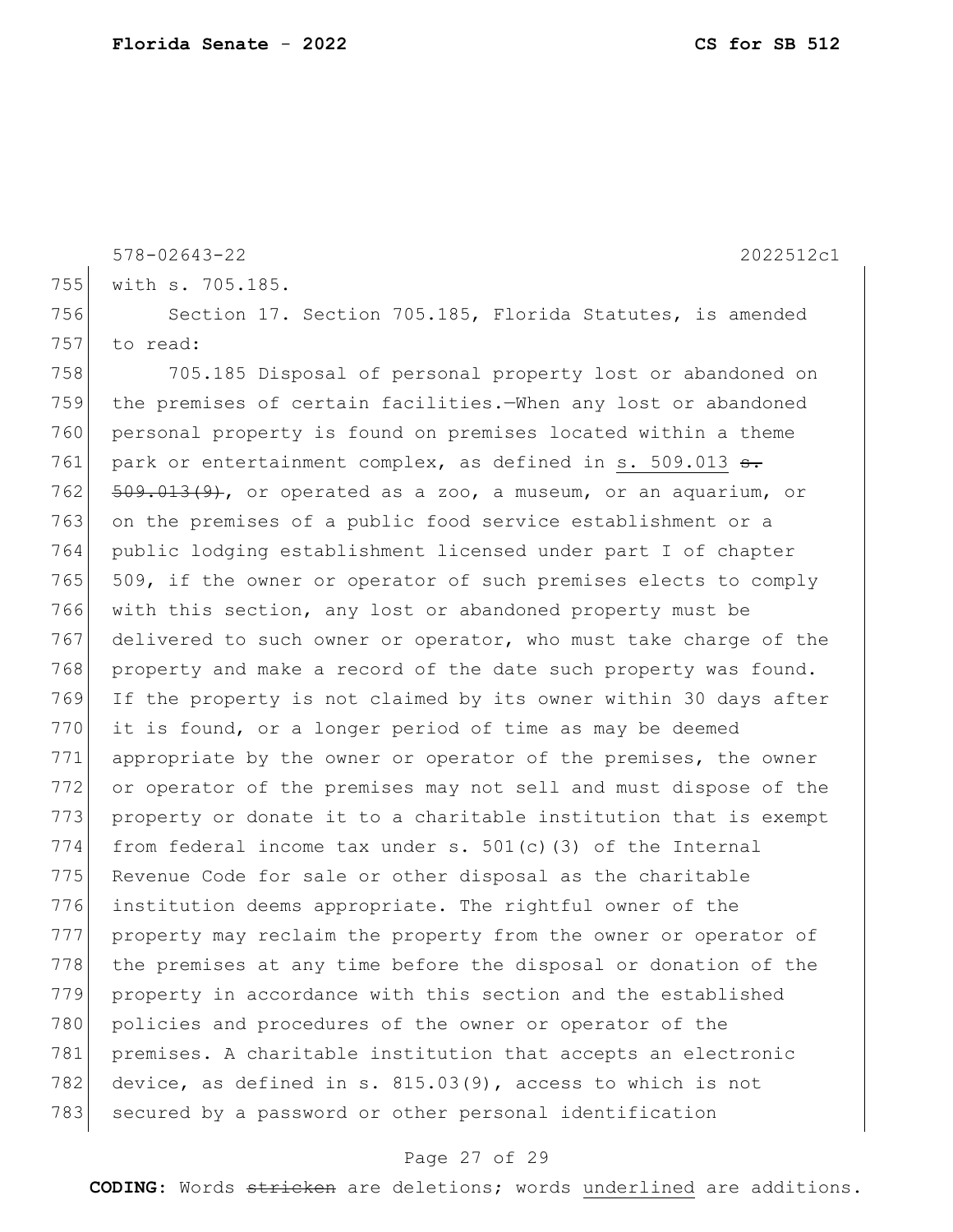578-02643-22 2022512c1 784 technology, shall make a reasonable effort to delete all 785 personal data from the electronic device before its sale or 786 disposal. 787 Section 18. Section 717.1355, Florida Statutes, is amended 788 to read: 789 717.1355 Theme park and entertainment complex tickets.—This 790 chapter does not apply to any tickets for admission to a theme 791 park or entertainment complex as defined in s. 509.013  $\sigma$ . 792  $509.013(9)$ , or to any tickets to a permanent exhibition or 793 recreational activity within such theme park or entertainment 794 complex. 795 Section 19. Subsection (8) of section 877.24, Florida 796 Statutes, is amended to read: 797 877.24 Nonapplication of s. 877.22.—Section 877.22 does not 798 apply to a minor who is: 799 (8) Attending an organized event held at and sponsored by a 800 theme park or entertainment complex as defined in s. 509.013  $\theta$ .  $801 \mid 509.013(9)$ . 802 Section 20. The application of this act does not supersede 803 any current or future declaration or declaration of condominium 804 adopted pursuant to chapter 718, Florida Statutes, cooperative 805 document adopted pursuant to chapter 719, Florida Statutes, or 806 declaration or declaration of covenant adopted pursuant to 807 chapter 720, Florida Statutes. 808 Section 21. (1) The Department of Revenue is authorized, 809 and all conditions are deemed to be met, to adopt emergency 810 rules pursuant to s.  $120.54(4)$ , Florida Statutes, for the 811 purpose of implementing s. 212.03, Florida Statutes, including 812 establishing procedures to facilitate the remittance of taxes.

#### Page 28 of 29